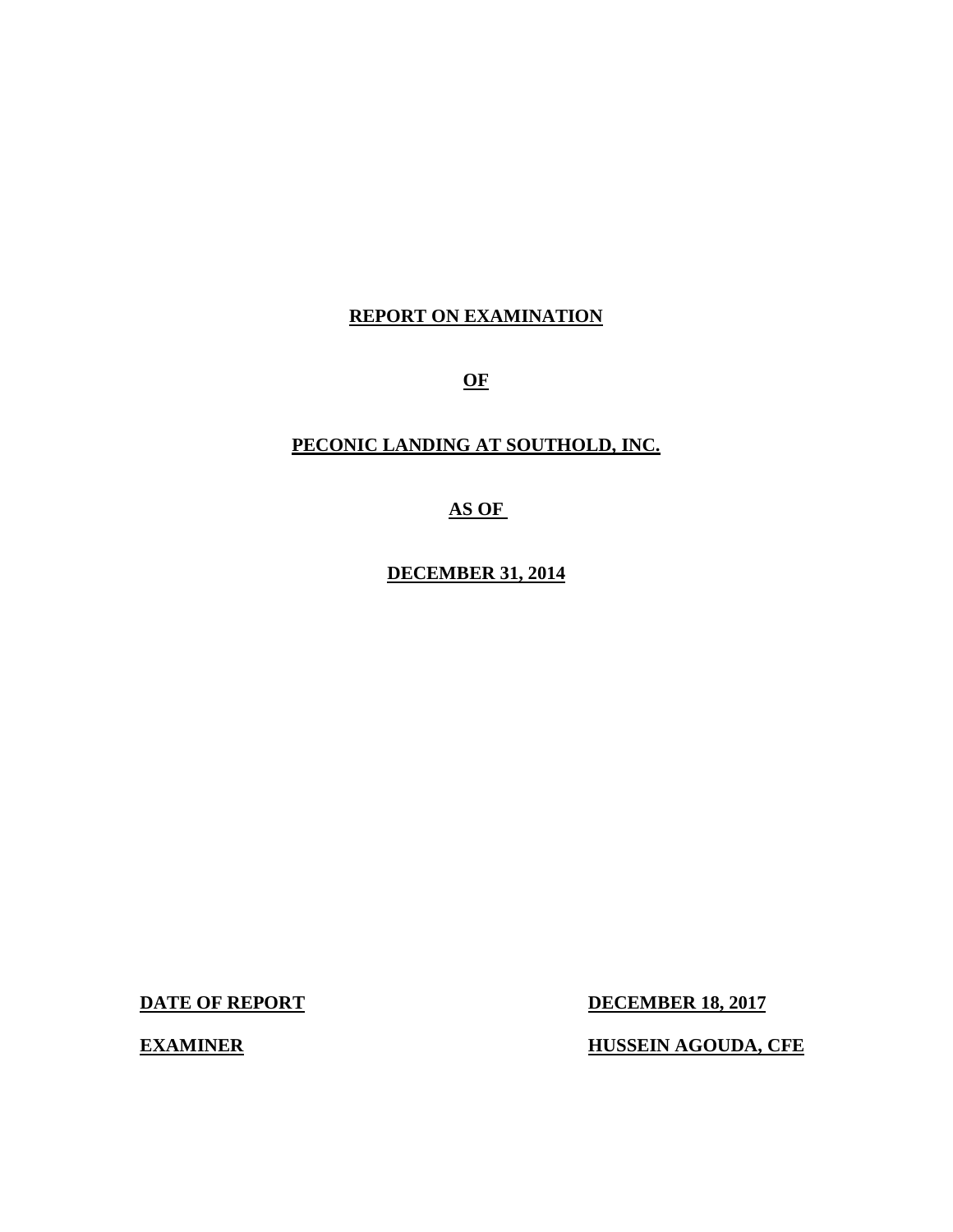#### **TABLE OF CONTENTS**

## **ITEM NO. PAGE NO.**

| 1. | Scope of the examination                                                                                    | $\overline{2}$     |
|----|-------------------------------------------------------------------------------------------------------------|--------------------|
| 2. | Description of the Community                                                                                | 3                  |
|    | Corporate governance<br>А.<br>Corporate structure<br>В.<br>C. Disclosure statement<br>Occupancy rates<br>D. | 6<br>9<br>13<br>16 |
| 3. | <b>Financial statements</b>                                                                                 | 17                 |
|    | A. Balance sheet<br>B. Statement of revenue and expenses and<br>change in actuarial surplus                 | 17<br>18           |
| 4. | Compliance with prior report on examination                                                                 | 20                 |
| 5. | Summary of comments and recommendations                                                                     | 23                 |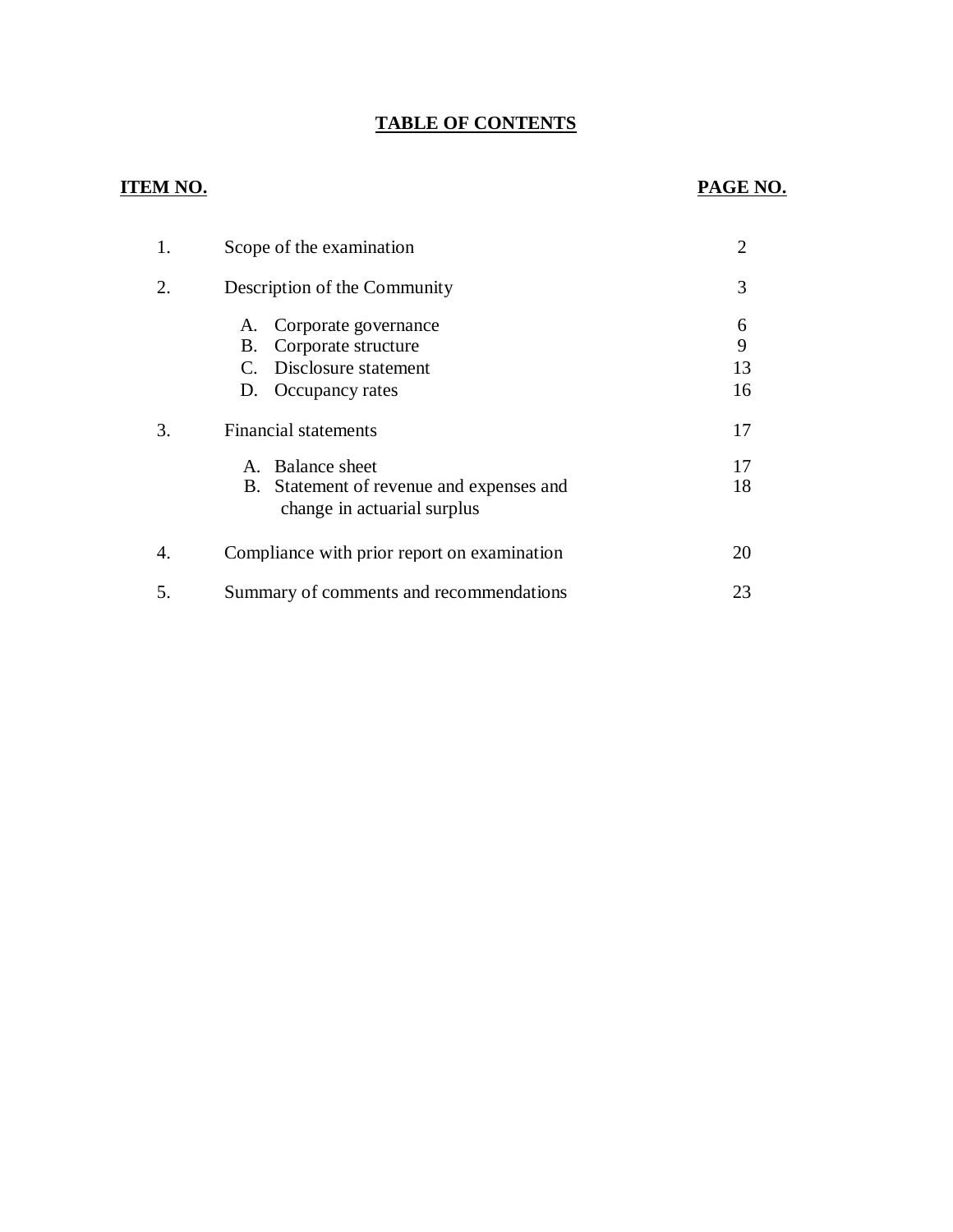

# NEW YORK STATE DEPARTMENT<sub>of</sub><br>FINANCIAL SERVICES

Andrew M. Cuomo Maria T. Vullo (1999) and the control of the control of the control of the control of the control of the control of the control of the control of the control of the control of the control of the control of Governor

Superintendent

December 28, 2017

 Honorable Maria T. Vullo Superintendent of Financial Services Albany, New York 12257

#### Madam:

 Pursuant to the requirements of the New York Insurance Law and acting in accordance with the instructions contained in Appointment Number 3142, dated May 23, 2016, attached hereto, I have made an examination into the condition and affairs of Peconic Landing at Southold, Inc., a not-for-profit continuing care retirement community certified pursuant to the provisions of Article 46 of the New York Public Health Law, as of December 31, 2014, and respectfully submit the following report thereon.

 located at 1500 Brecknock Road, Greenport, New York. The examination was conducted at the home office of Peconic Landing at Southold, Inc.,

 Wherever the designations the "Community" or "Peconic Landing" appear herein, without qualification, they should be understood to indicate Peconic Landing at Southold, Inc.

 Wherever the designation the "Department" appears herein, without qualification, it should be understood to indicate the New York State Department of Financial Services.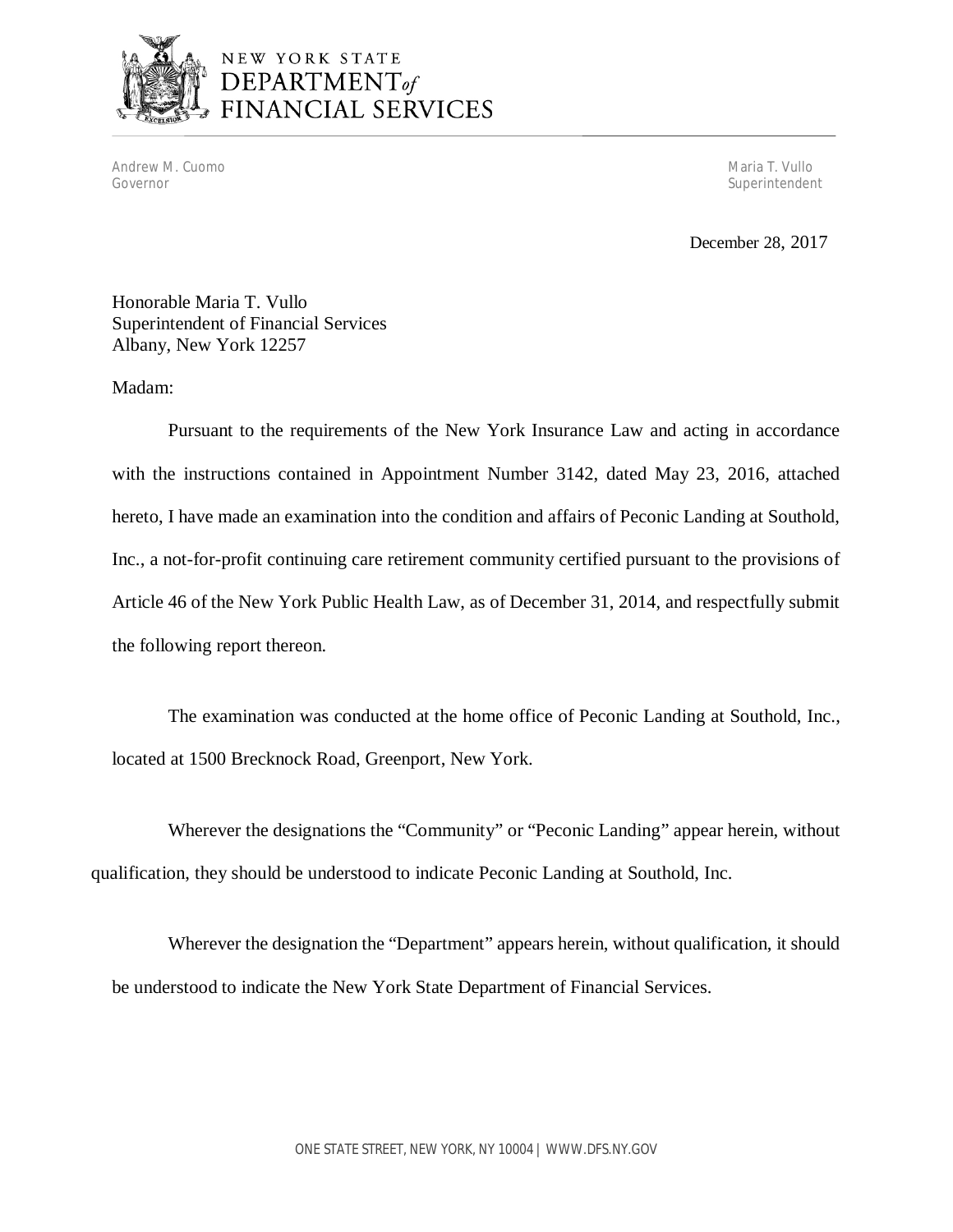#### **1. SCOPE OF THE EXAMINATION**

 The previous examination was conducted as of December 31, 2011. This examination covers the three-year period from January 1, 2012 through December 31, 2014. Transactions occurring subsequent to this period were reviewed where deemed appropriate by the examiner.

 The examination comprised a verification of assets and liabilities as of December 31, 2014, in accordance with generally accepted accounting principles ("GAAP"), as modified by the Department pursuant to Insurance Regulation No. 140 (11 NYCRR 350), a review of income and disbursements deemed necessary to accomplish such verification, and utilized, to the extent considered appropriate, work performed by the Community's independent certified public accountants and independent actuary. It is noted that the balance sheet included herein was reported as of December 31, 2014, on a statutory actuarial basis, pursuant to Insurance Regulation No. 140 (11 NYCRR 350).

A review was also made of the following items:

Community documents Compliance with by-laws Board of directors' meeting minutes Occupancy levels Financial documents

 This report on examination is confined to financial statements and comments on those matters which involve departures from laws, regulations or rules, or which are deemed to require explanation or description.

 A review was also made to ascertain what actions were taken by the Community with regard to comments and recommendations contained in the prior report on examination.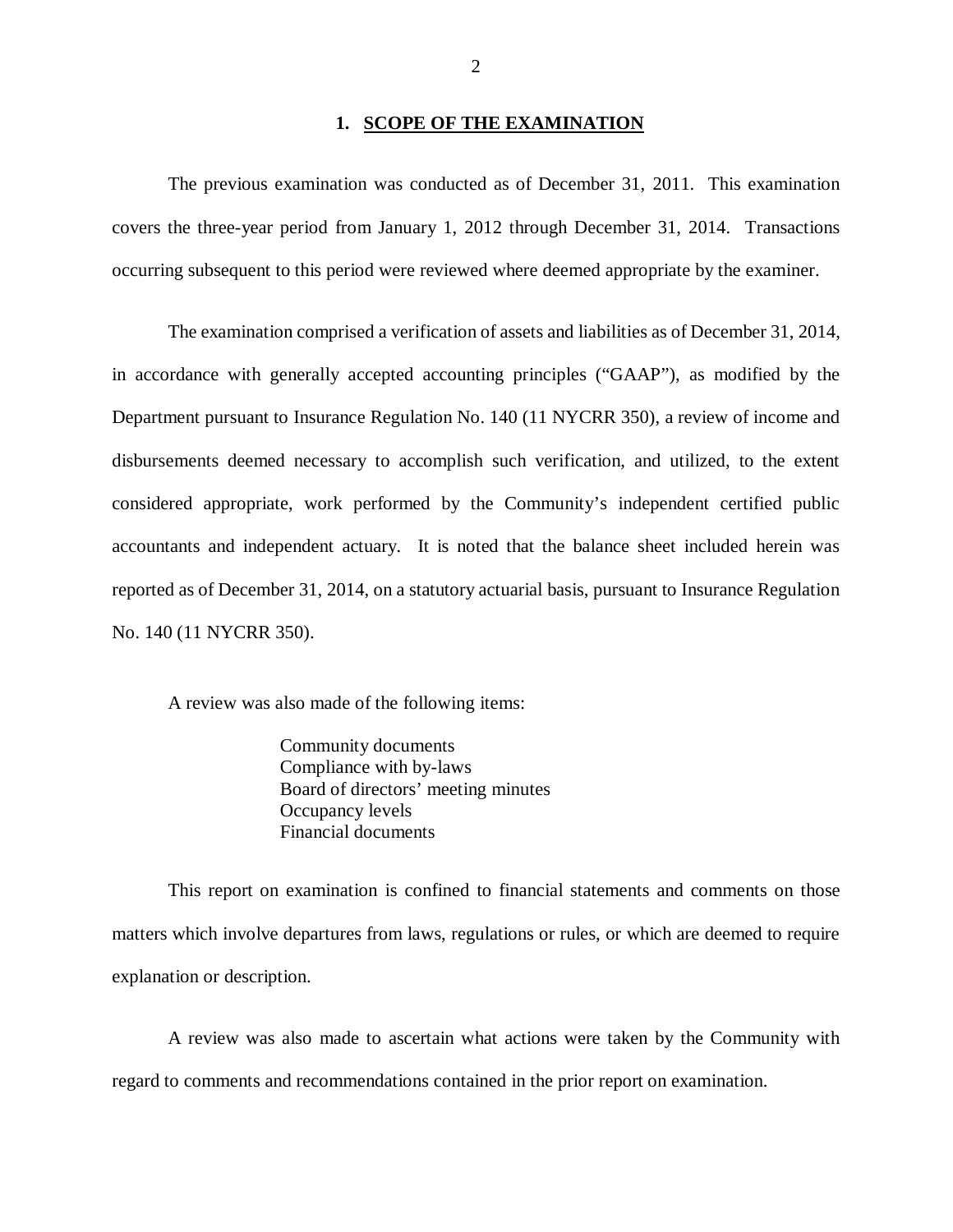#### **2. DESCRIPTION OF THE COMMUNITY**

 Peconic Landing is a continuing care retirement community ("CCRC") as defined in Article 46 of the New York Public Health Law. The Community received a certificate of authority from the New York State Continuing Care Retirement Community Council effective July 31, 1998. Peconic Landing is a New York State not-for-profit organization and is a tax-exempt organization per Section 501(c)(3) of the Internal Revenue Code. The Community commenced operations on August 15, 2002.

 Peconic Landing is organized as a cooperative life care community and offers a range of services including: independent living, enriched housing (assisted living) and full-time skilled nursing units. The Community's independent living section consists of 250 units, of which, 109 are cottages and 141 are apartments. There are twenty-six (26) enriched housing beds, and forty- four (44) skilled nursing beds; in addition to dining rooms, common areas, and a kitchen area that supports the operations of the Community's dining services.

 On June 19, 2014, Peconic Landing's August 2012 application to amend its Certificate of Authority ("COA") was approved by the New York State Department of Health. This allowed Peconic to increase the number of independent living unit ("ILU") apartments by forty-six (46) to 296 units, and increase the number of skilled nursing facility ("SNF") beds by sixteen (16) to sixty (60) beds.

 The approval also included a change in the Peconic Landing's Certificate of Authority to cease Adult Care Facility ("ACF") services through Peconic's CCRC ACF and provide such services through a separate legal entity to be located on the Peconic Landing campus. The new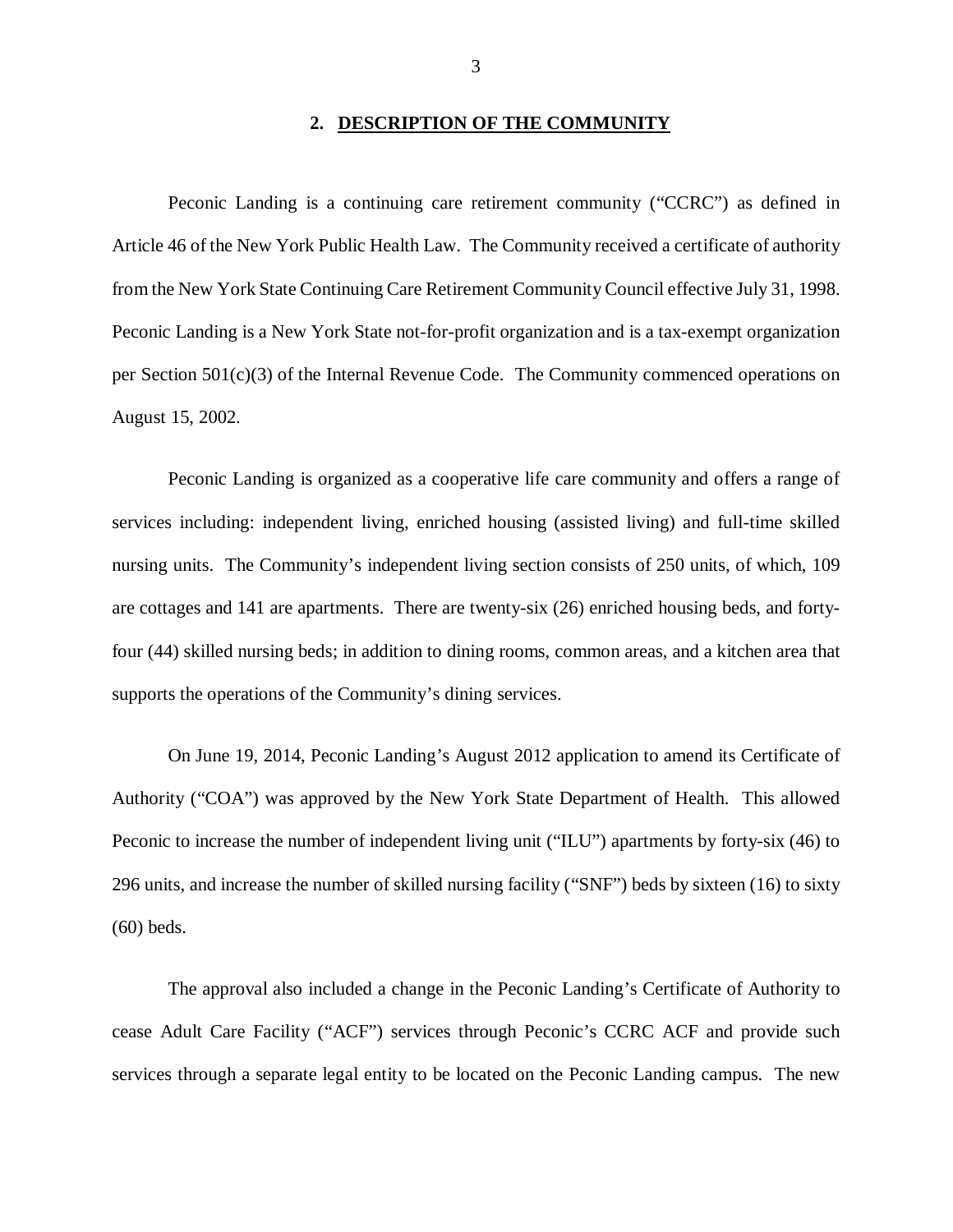ACF entity will consist of twenty-six (26) enriched housing ("EH") and sixteen (16) special needs assisted living residence ("SNARL") beds, for a total of 42 beds. The new ACF will provide the required ACF services under a contract that will ensure priority placement to the Community's residents.

 The anticipated construction start date was October 15, 2014 with an estimated completion date of January 15, 2016. The construction was completed as scheduled. The Department conducted a review of the amended COA request that included the pricing structure and stated no objections to the reconfiguration application.

 On July 12, 2013, the Community was approved by the New York State Department of Health ("DOH"), effective as of June 27, 2013, to commence as a separate entity the operations of Peconic Landing Home Health Services. This entity will provide fee-for-service nursing and home health services to both Community residents and non-residents.

 In exchange for the purchase price of a share certificate, a one-time health care reserve fee (entrance fee) and monthly maintenance charges. The Community provides a lifetime residence and varying benefits for nursing care. The amount of the entrance fee and monthly maintenance charges are dependent upon the contract selected and the size of the residence to be occupied.

 The following is a description of the life care contract offered to the Community's residents:

 Residents will have the right to occupy one of the residential apartments or cottages ("Cooperative Units"), also known as independent living units, and become a Member by purchasing a share certificate ("Certificate") in Peconic Landing Housing Association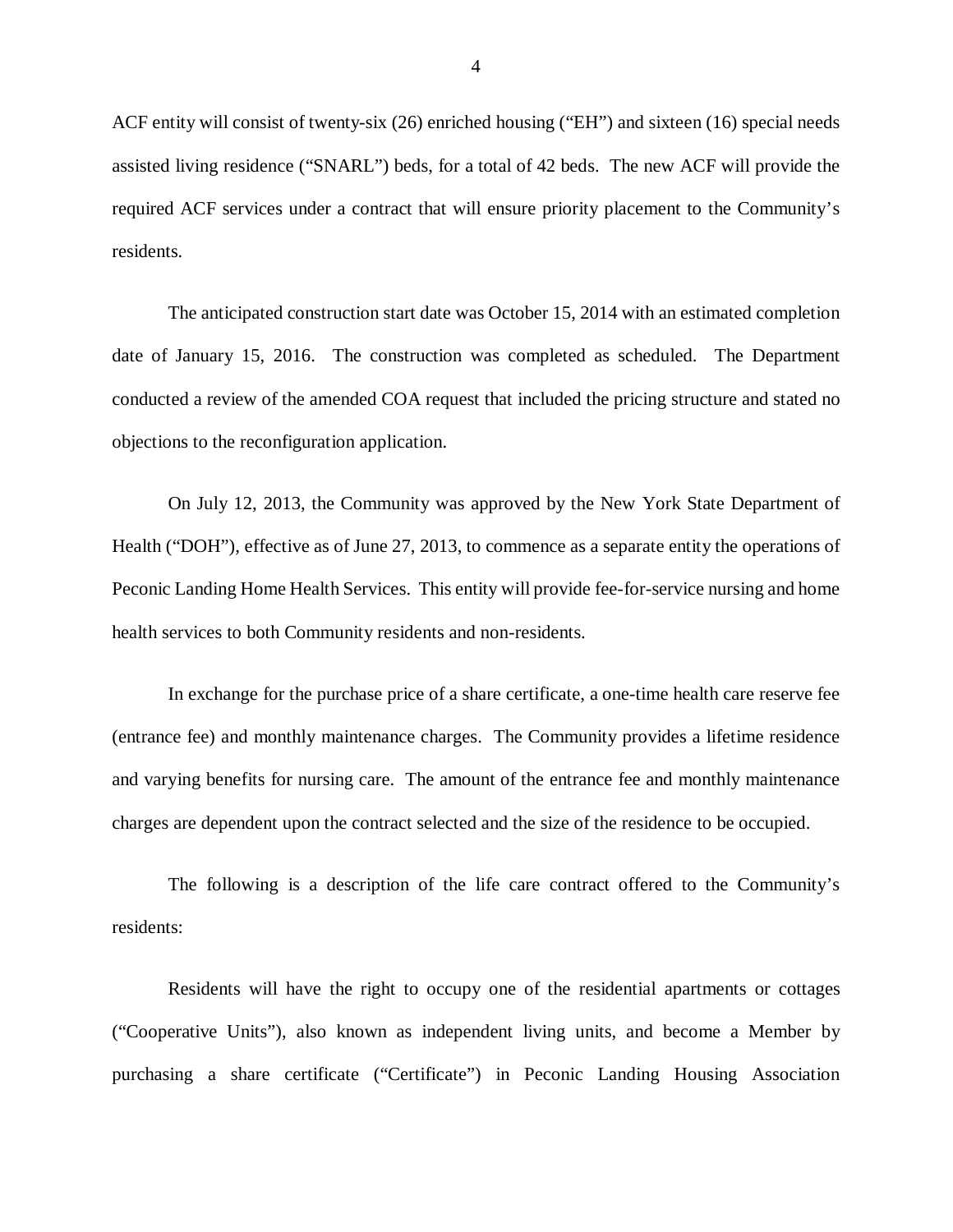Cooperative, Inc. (the "Cooperative"), paying an entrance fee, and entering into a Care Agreement (life care contract), under which residents have the right to occupy an independent living unit for the remainder of their life, or until such time as they need to be transferred to one of the Community's enriched housing units or to the Community's skilled nursing units. Currently, the enriched housing units and skilled nursing units, together called Care Units may also be occupied by individuals who are not parties with life care contracts and who make payments on a per-diem basis. However, residents with life care contracts have priority access to enriched housing units and the skilled nursing unit facilities, compared to non-residents.

 Residents pay monthly fees relative to their occupancy of an independent living unit, enriched housing unit, or a skilled nursing unit according to the terms of the Care Agreement (life care contract) and Subscription Agreement entered into with Peconic Landing, the Cooperative, and the resident. If the Care Agreement and the Subscription Agreement are canceled or the Resident dies within the first 90 days of occupancy, the health care reserve fee is fully refundable. Subsequent to 90 days of occupancy, the amount of the refundable health care reserve fee is reduced by a four percent (4%) processing fee, and an additional two percent (2%) fee per month of occupancy. No refunds are made after 48 months of occupancy and the share certificate must be sold as prescribed by the Community's by-laws.

 An additional Peconic Bay Region Community Preservation Fund Tax payable to the Town of Southold will be charged to the purchaser at 2% of the purchase price in excess of one hundred and fifty thousand dollars (\$150,000). If the Member later vacates the Cooperative Unit and sells the share certificate, the selling Member has the potential for appreciation. A marketing fee of 10% of the sales price and a fifteen thousand dollar (\$15,000) capital improvement fee will be retained by the Community at the time of sale.

5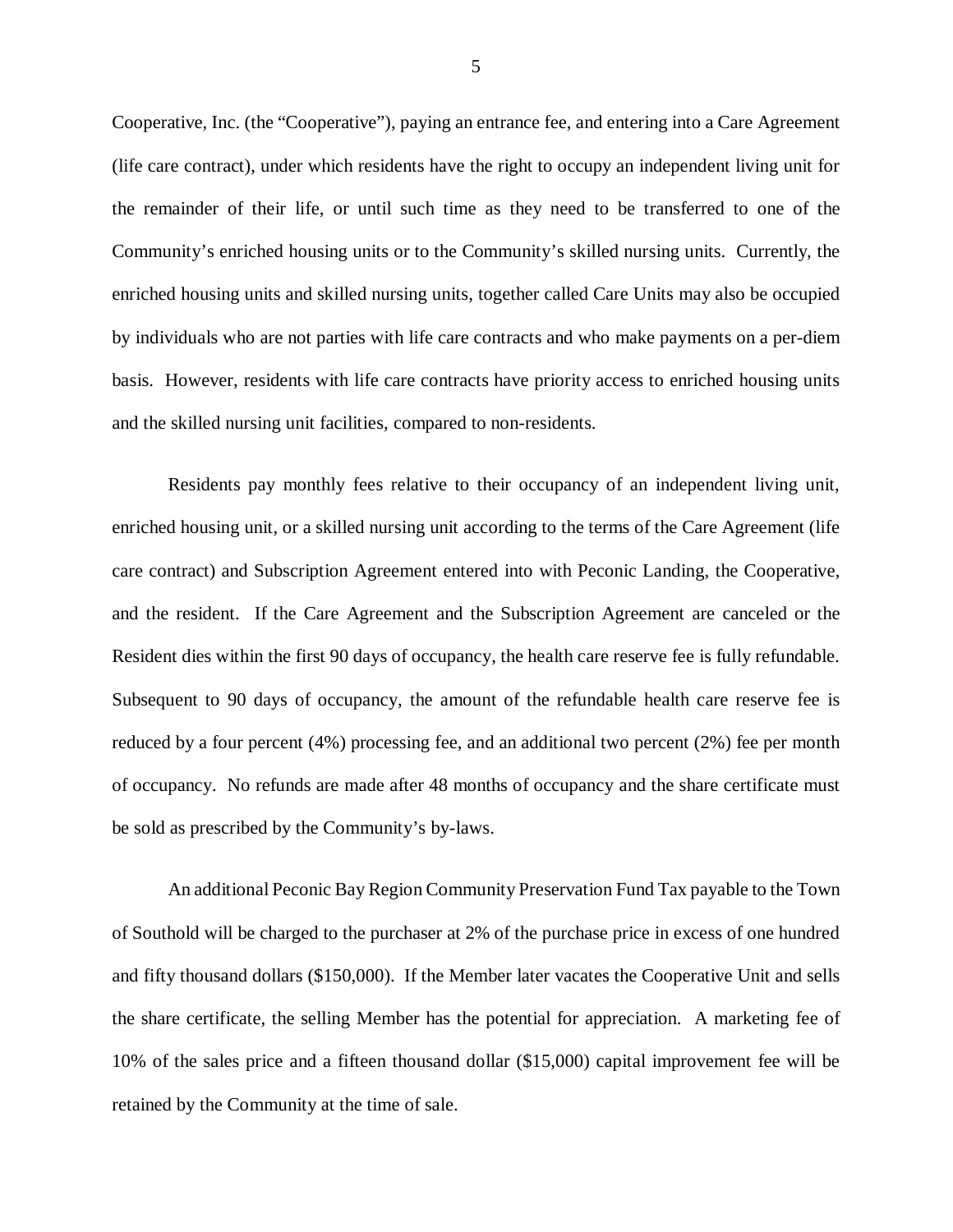On October 20, 2016 the Community submitted an application for a Type C fee-for-service contract for residential living and enriched housing for approval from the New York Department of Health and the New York Department of Financial Services.

 The Community's Type C application was approved on October 31, 2016 by the DOH. A prospective Type C contract member will have to purchase a share certificate that can be mortgaged at 50%. No healthcare service is included for Type C contracts, however, the member can receive healthcare on a fee-for-service basis.

 The Community revised its Disclosure Statement, Care Agreement, Proprietary Lease, and Subscription Agreement to reflect the addition of the new Type C contract stated above. The revised Disclosure Statement was approved by the New York State Department of Health concurrently with the approval of the Type C fee-for-service contract.

#### A. Corporate Governance

 Pursuant to the Community's charter and by-laws, management of the Community is to be vested in a board of trustees composed of no less than five members. As of December 31, 2014, the Community's board of trustees was comprised of the following thirteen (13) members:

Name and Residence

 Luke Babcock Sag Harbor, New York

 Southold, New York Rosamond Baiz

Principal Business Affiliation

 Saybrook Capital, LLC Analyst and Manager,

Owner/Winemaker, The Old Field Vineyards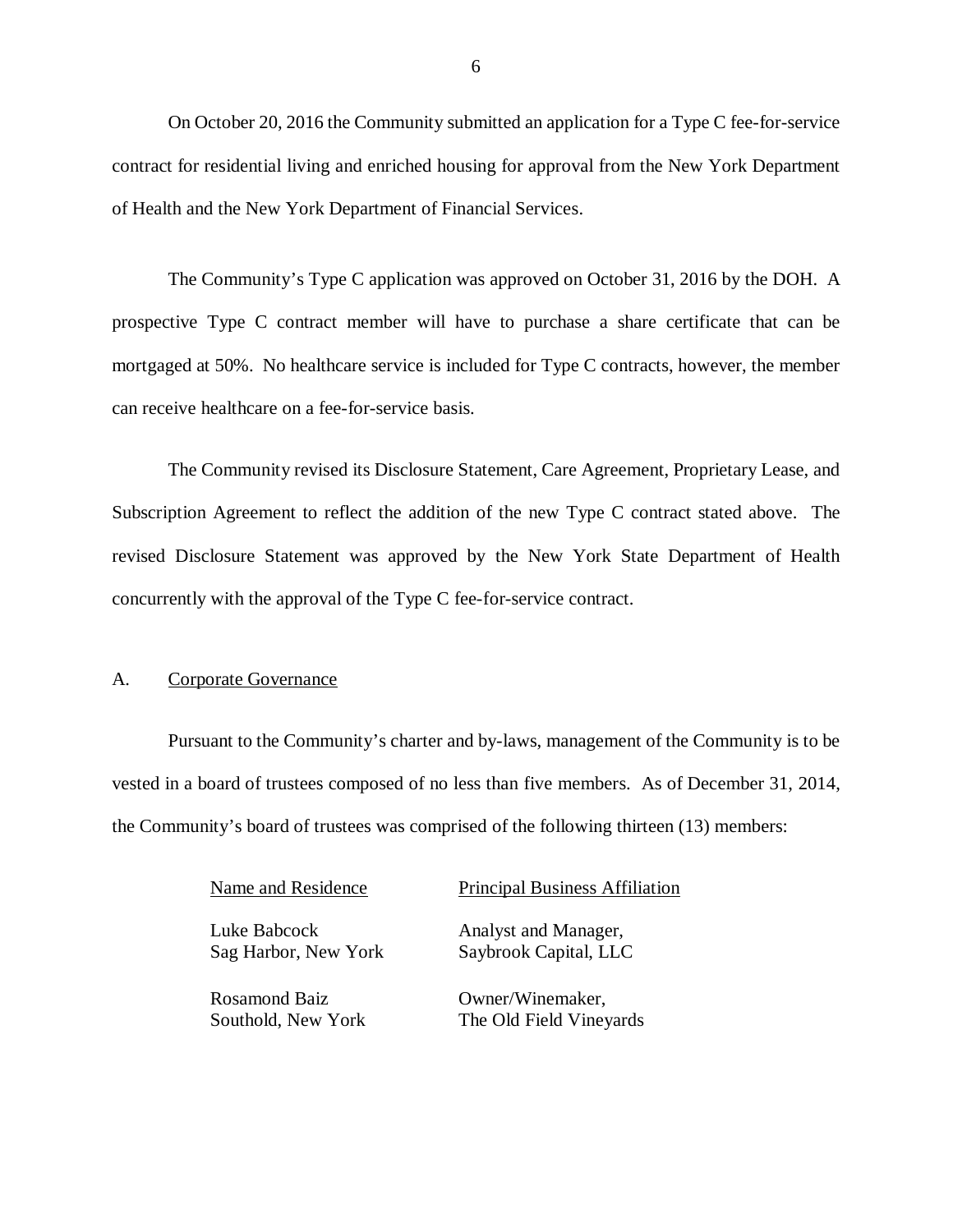| <b>Name and Residence</b>                            | <b>Principal Business Affiliation</b> |
|------------------------------------------------------|---------------------------------------|
| Paul J. Connor III                                   | President and CEO,                    |
| Mattituck, New York                                  | Eastern Long Island Hospital          |
| Thomas B. Doolan                                     | President and CEO,                    |
| Southold, New York                                   | Southampton Hospital                  |
| Gregory N. Ferraris                                  | CPA, Partner,                         |
| Sag Harbor, New York                                 | Banducci, Katz & Ferraris, LLP        |
| Robert T. Goldman<br>New Suffolk, New York           | Retired                               |
| Rev. Peter M. Larsen                                 | Rector,                               |
| Southampton, New York                                | Saint John's Episcopal Church         |
| John M. May                                          | Trustee,                              |
| Southold, New York                                   | Eastern Long Island Hospital          |
| Thomas McCarthy                                      | Owner,                                |
| Southold, New York                                   | Thomas J. McCarthy Real Estate, Inc.  |
| <b>Thomas Murray</b>                                 | President and CEO,                    |
| Orient, New York                                     | Hamilton Federal Savings Bank         |
| Sandra Novick                                        | Employee,                             |
| Southold, New York                                   | <b>ABA Marketing Network</b>          |
| Patricia Stewart                                     | CEO,                                  |
| Southampton, New York                                | McNamara, Stewart, Saperstein         |
| <b>Edward Wellington Webb II</b><br>Orient, New York | Retired                               |

 Pursuant to its by-laws, the Community's board is required to meet once each year for an annual meeting, but may hold special meetings as desired. At least four (4) meetings were held, on a quarterly basis, during each year of the examination period. A majority of the members of the Board shall constitute a quorum for the transaction of business. Every action taken or decision made by a majority of the trustees present at a duly held meeting where a quorum is present shall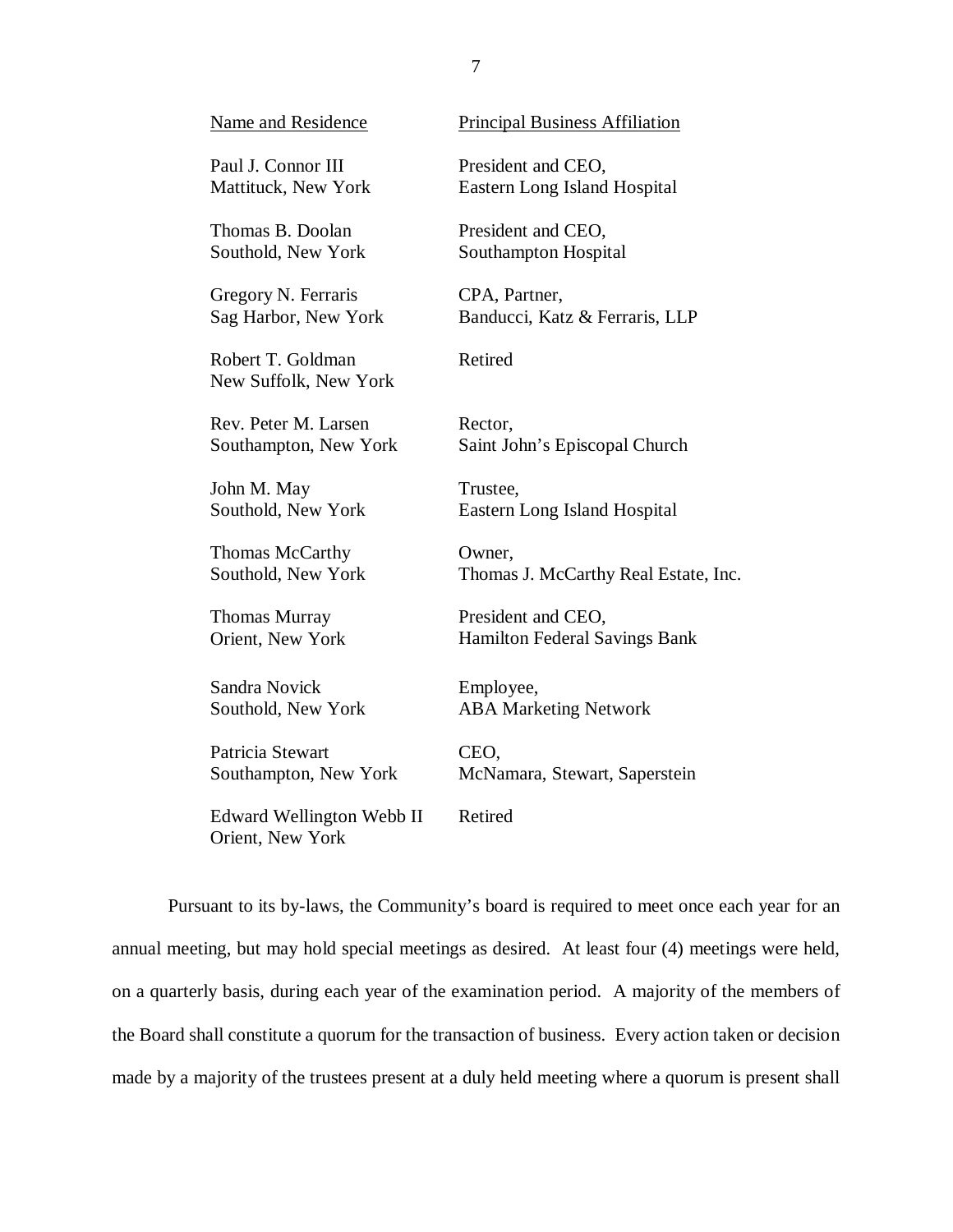be the act of the Board, subject to the more stringent provisions of the New York Not-For-Profit Corporation Law, including, without limitation, those provisions relating to: (1) approval of contracts or transactions in which a trustee has a direct or indirect material financial interest; (2) approval of certain transactions between Corporations having common trusteeships; (3) creation of and appointments to the committees of the Board; and (4) indemnification of trustees. A meeting at which a quorum is initially present may continue to transact business, despite the withdrawal of any trustee, if any action taken or decision made is approved by at least a majority of the required quorum for that meeting. Whenever a vacancy on the Board shall prevent a quorum from being present, then, in such event, the quorum shall consist of a majority of the members of the Board excluding the vacancy.

 A review of the minutes of the Community's board meetings held during the examination period indicated that two (2) board members attended less than 50% of the board meetings they were eligible to attend during the examination period, and one (1) other board member attended less than 50% of the board meetings they were eligible to attend in 2015. It is also noted that there was not a quorum for one of the 2015 boarding meetings.

 Members of the board have a fiduciary responsibility and must show an ongoing interest in the affairs of the Community. Members who fail to attend at least one-half of the board's meetings that they were eligible to attend, unless appropriately excused, do not fulfill such criteria.

 It is recommended that board members attend board meetings consistently to set forth their views on relevant matters so that appropriate policy decisions may be reached by the board.

A similar recommendation was included within the prior report on examination.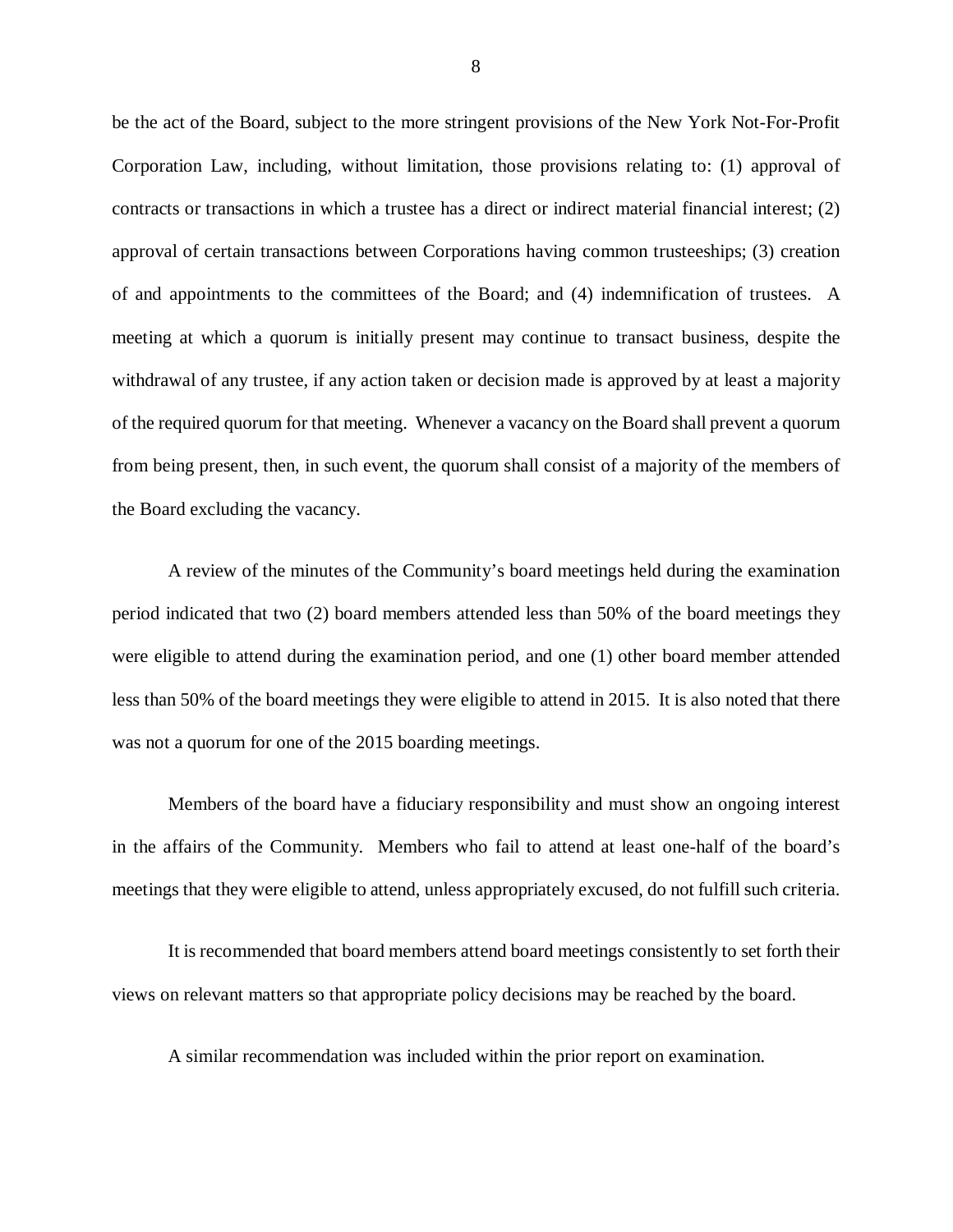<span id="page-10-0"></span>The principal officers of the Community as of December 31, 2014, were as follows:

Name Title

**Steven Carroll** John May

Robert Syron Chief Executive Officer Chief Financial Officer President, Treasurer and Chair

#### B. Corporate Structure

The Community's holding company system as of December 31, 2014 was as follows:



#### Peconic Landing Housing Association Cooperative, Inc.

 Peconic Landing Housing Association Cooperative, Inc. is a cooperative corporation formed by the members of the Peconic Landing board of directors pursuant to the provisions of the New York Cooperative Corporations Law, to provide cooperative housing units to Community members who purchase shares in the Cooperative and enter into Care Agreements with Peconic Landing at Southold, Inc. As such, the independent living units are owned as cooperative housing by the Community's residents.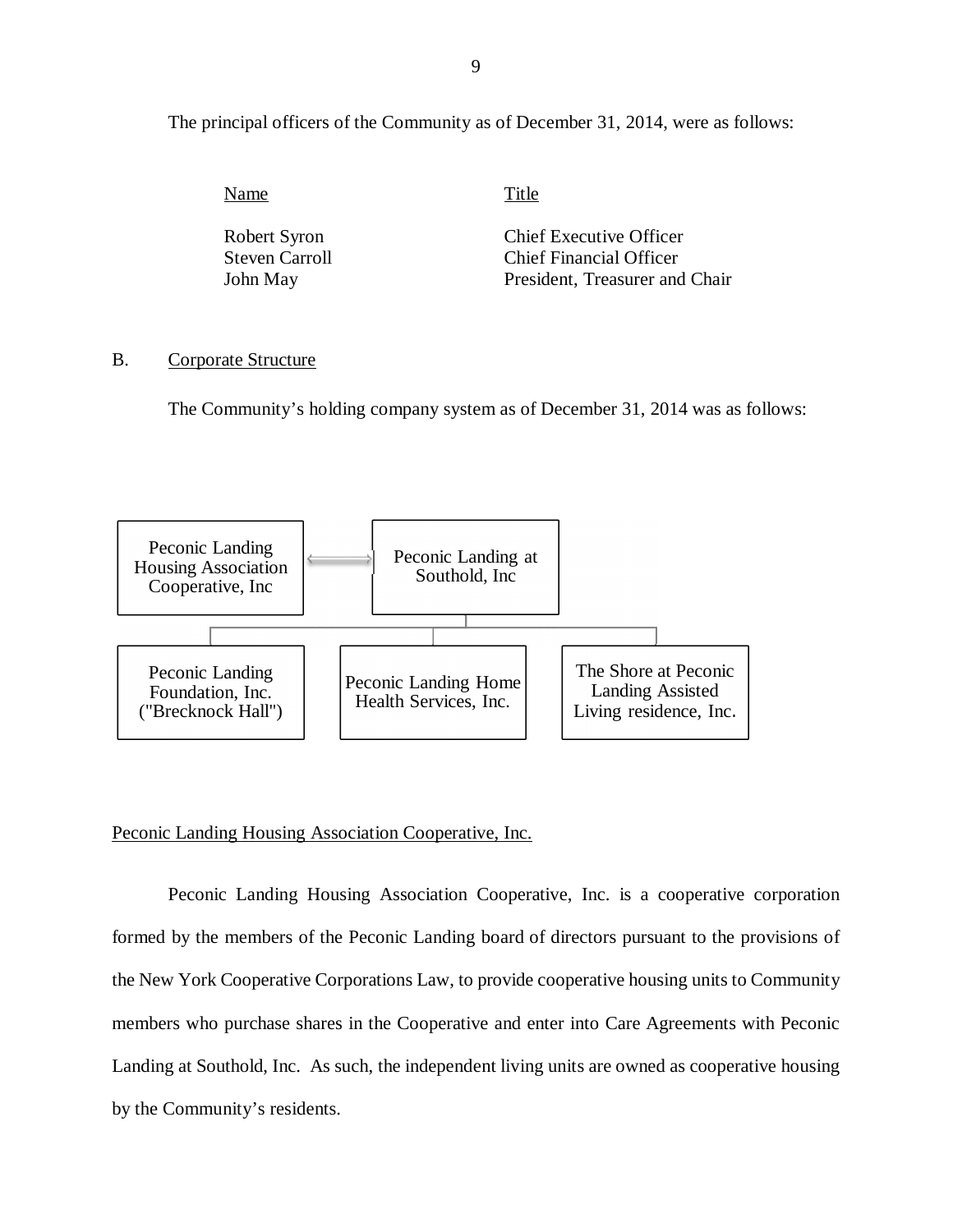Peconic Landing, pursuant to a long term lease agreement ("Lease Agreement"), leases a portion of its real property to the Cooperative for the cooperative residential portion of the Community. The Cooperative owns the improvements on the leased premises, which include cooperative housing units used for the independent housing component of the Community.

 Pursuant to the Lease Agreement, upon commencement of the lease term, the Cooperative has agreed to pay, before delinquency of the lessee, all charges for utilities, including, but not limited to: gas, electricity, light, heat, water, power and telephone or other communication service used, rendered or supplied, upon or in connection with the leased premises and the residential improvements. The Lease Agreement was included as part of the initial Peconic Landing Disclosure Statement and Plan of Organization and was approved by the New York State Department of Health in August 1998. The Long Term Lease Agreement was amended on November 28, 2000 but had not been submitted to the Department of Health for approval. The Community submitted the agreement to the Department of Health for approval after it was recommended in the Department's report on examination as of December 31, 2011. The Long Term Lease Agreement was approved by the Department of Health on February 7, 2015.

#### Brecknock Hall Foundation, Inc.

 The Brecknock Hall Foundation (the "Foundation") is a wholly-owned subsidiary of the Community and has cooperated in the restoration of Brecknock Hall, which is a 19<sup>th</sup> Century stone building on the grounds of the Community under a Stewardship Agreement made between the Community ("Licensor") and the Foundation ("Steward"), effective July 1, 2005, and revised on August 26, 2009.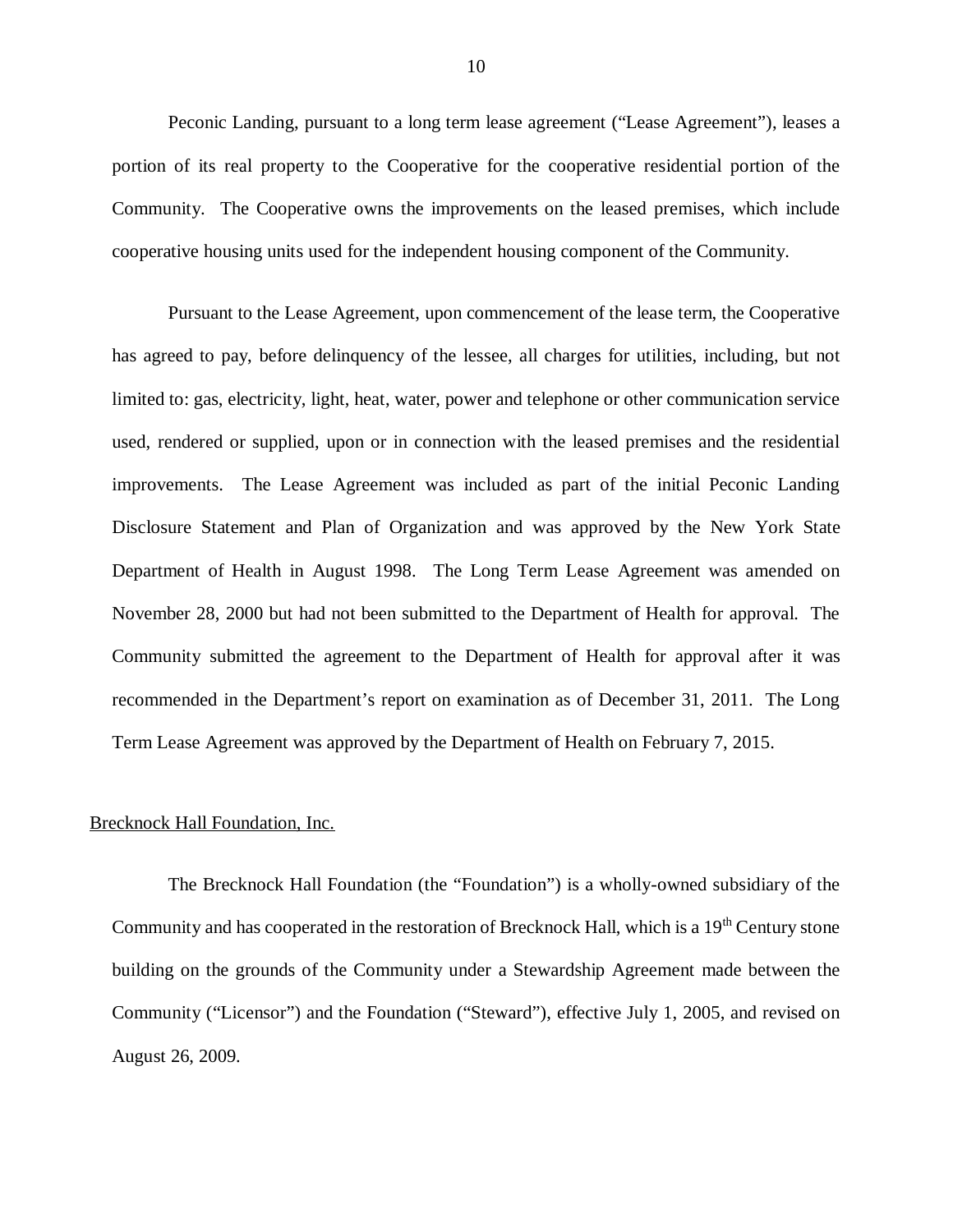The revised Stewardship Agreement establishes a framework whereby Brecknock Hall will be maintained and promoted as a historic landmark, while being used for activities that will benefit Peconic Landing and the North Fork Long Island community, while generating funds to contribute to the preservation, protection and operation of Brecknock Hall. Under this revised agreement, the Community owns, operates, and takes full responsibility for promoting, marketing, operating, financing and maintaining Brecknock Hall. The Foundation is exempt from federal income taxes under Section 501(c)(3) of the Internal Revenue Code and is also exempt from state income taxes.

#### The Shore at Peconic Landing Assisted Living Residence, Inc.

 The Shore at Peconic Landing Assisted Living Residence, Inc. ("the Shore Assisted Living"), is a wholly-owned subsidiary of the Community. The Shore Assisted Living was incorporated and approved on December 6, 2011 for the purpose of providing services to those parties who are residing in the Community's assisted living residences. On May 24, 2016, the Shore was approved to amend its certificate of incorporation to establish, maintain and operate an Enriched Housing Program, an Assisted Living Residence, an Assisted Living Residence with an enhanced assisted living certificate and an Assisted Living Residence with a special needs assistance certificate as defined in Sections 4651 and 4655 of the New York Public Health Law.

 The Shore Assisted Living entered into a management agreement (Agreement) with the Community on June 6, 2014 to provide oversight and management services and to ensure quality administration of its operation. The Agreement was submitted to the Department of Health and approved on June 6, 2014. The Shore at Peconic Landing Assisted Living Residence, Inc. is exempt from federal income taxes under Section  $501(c)(3)$  of the Internal Revenue Code and is also exempt from state income taxes.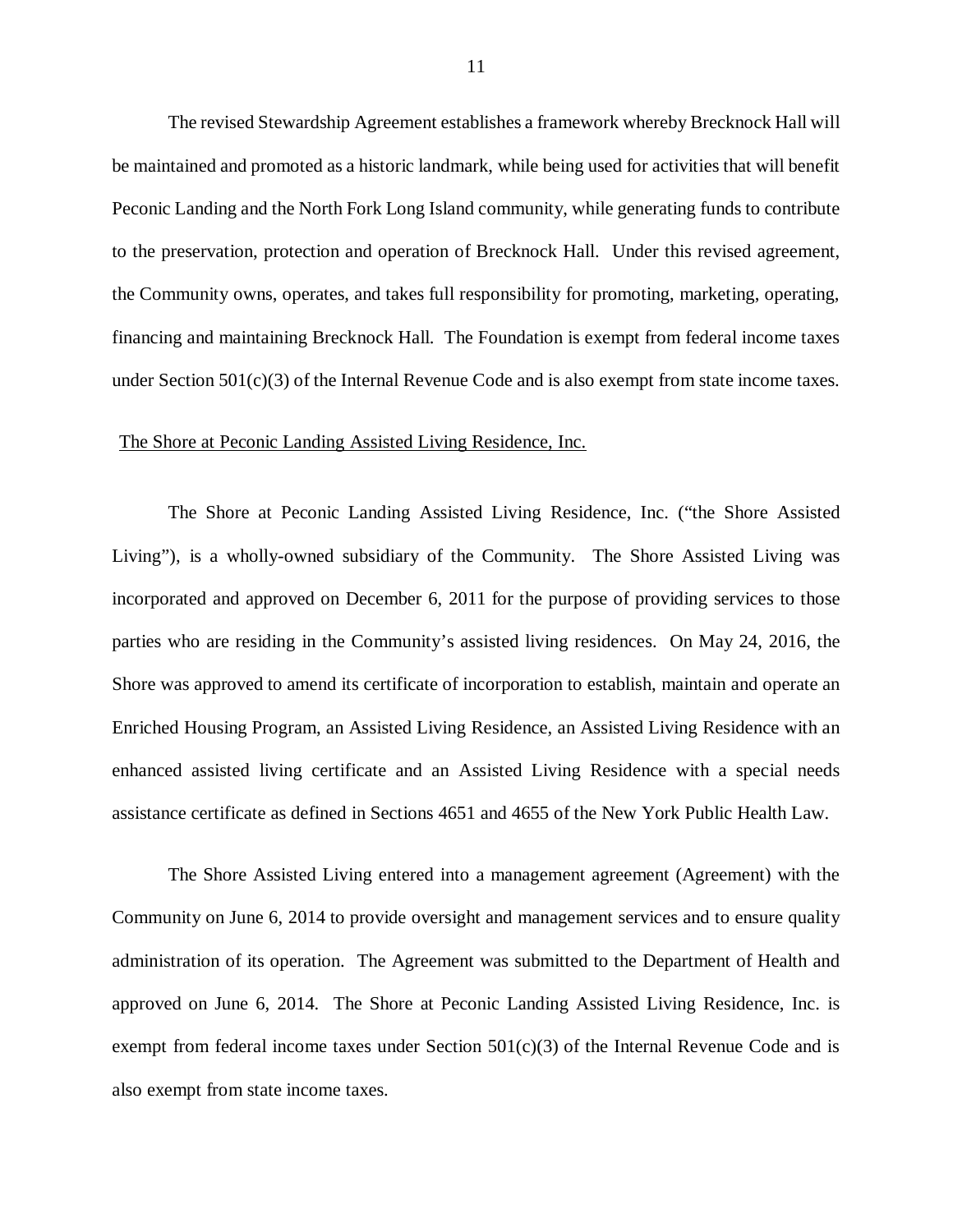#### Peconic Landing Home Health Services, Inc.

 Peconic Landing Home Health Services, Inc. ("Home Health"), is a wholly-owned subsidiary of the Community. Home Health was incorporated in 2013 for the purpose of providing fee-for-service nursing and home health services to Community resident and non-residents. The New York State Department of Health granted the Community approval to incorporate Peconic Landing Home Health Services, Inc. and to commence operation effective June 27, 2013. Home Health is exempt from federal income taxes under Section 501(c)(3) of the Internal Revenue Code and is also exempt from state income taxes.

 During the review of the Community's management agreements with its subsidiaries, it was noted that the Community, did obtain DOH's approval for the incorporation, however it did not establish or submit the administrative/management service agreements to either the DOH or the Department for review and approval, as required by the following sections of the Administrative Rules and Regulations of the New York State Department of Health.

Sections 901.8(b)(5)(i)(f) and (g) of the Administrative Rules and Regulations of the New York Department of Health (10 NYCRR Part 901.8) state the following:

 "(b) The operator shall file an annual statement with the Commissioner of Health and Superintendent of Insurance within four months following the close of the operator's fiscal year.

 (5) The annual statement shall show the condition of the community as of the last day of the preceding fiscal year and shall include, at a minimum, the following information in a format prescribed by the Council:

 (i) a change in status of any of the following information submitted with subdivision (c) of section 900.3 of Part 900: the original application pursuant to paragraphs (3-9) and (11-14) of

 (f) The basic organizational documents and agreements including, as applicable: bylaws, partnership agreements, articles of incorporation, articles of association or other membership agreements, or their substantial equivalents;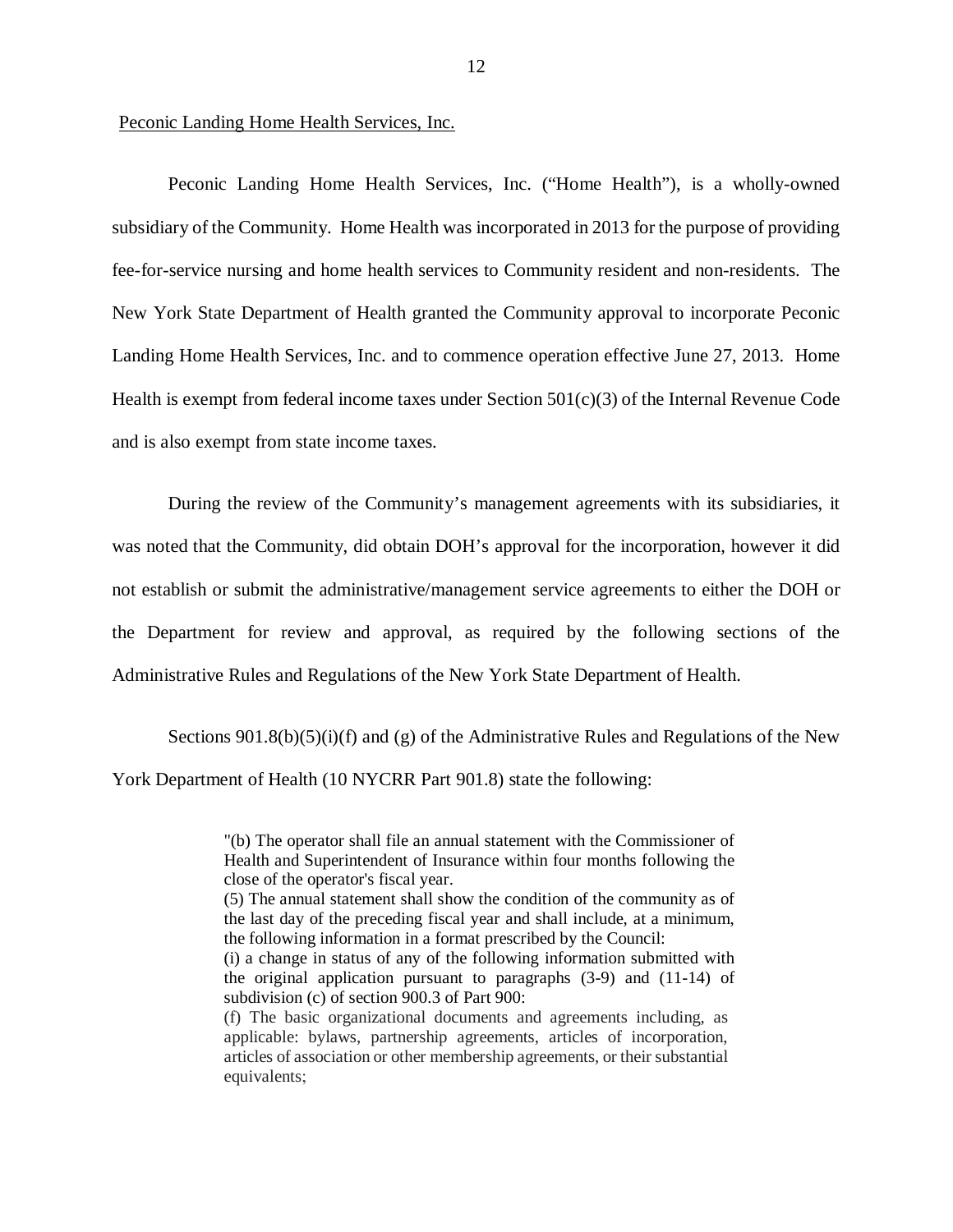<span id="page-14-0"></span> (g) any bylaws, certificates of incorporation of a parent corporation or controlling person and any agreements with such an entity relating to the manner and mechanisms by which any such controlling person or parent corporation will exercise control;"

Section 901.10(d) of the Administrative Rules and Regulations of the New York State

Department of Health (10 NYCRR Part 901.10) states the following:

 "A governing body wishing to enter into a management contract shall submit a proposed written contract to the department upon submission of a certificate of authority application in accordance with section 900.3(c)(13) of this Title or a governing body entering a new management contract or revising a management contract subsequent to the issuance of a certificate of authority shall submit a copy of the contract with the submission of the disclosure statement in accordance with section 901.9(a)(2) of this Part."

 It is recommended that the Community establish, and submit for approval, an administrative management service agreement with Peconic Landing Home Health Services Inc. to the New York State Department of Health for review, as required by Sections 901.8(b)(5)(i)(f) and (g) and 901.10(d) (10 NYCRR Part 901) of the Administrative Rules and Regulations of the New York State Department of Health.

#### C. Disclosure Statement

 During the review of the Community's current Disclosure Statement, it was noted that Peconic Landing at Southold, Inc. is identified as the Parent corporation, and is also known as "Sponsor". Peconic Landing at Southold, Inc. is also an affiliate of Peconic Landing Housing Association Cooperative, Inc. ("Cooperative"), to which it leases a portion of its real property. The Parent/Sponsor, in addition, owns the three subsidiaries described above, The Shore at Peconic Landing Assisted Living Residence, Inc., Peconic Landing Home Health Services, Inc., and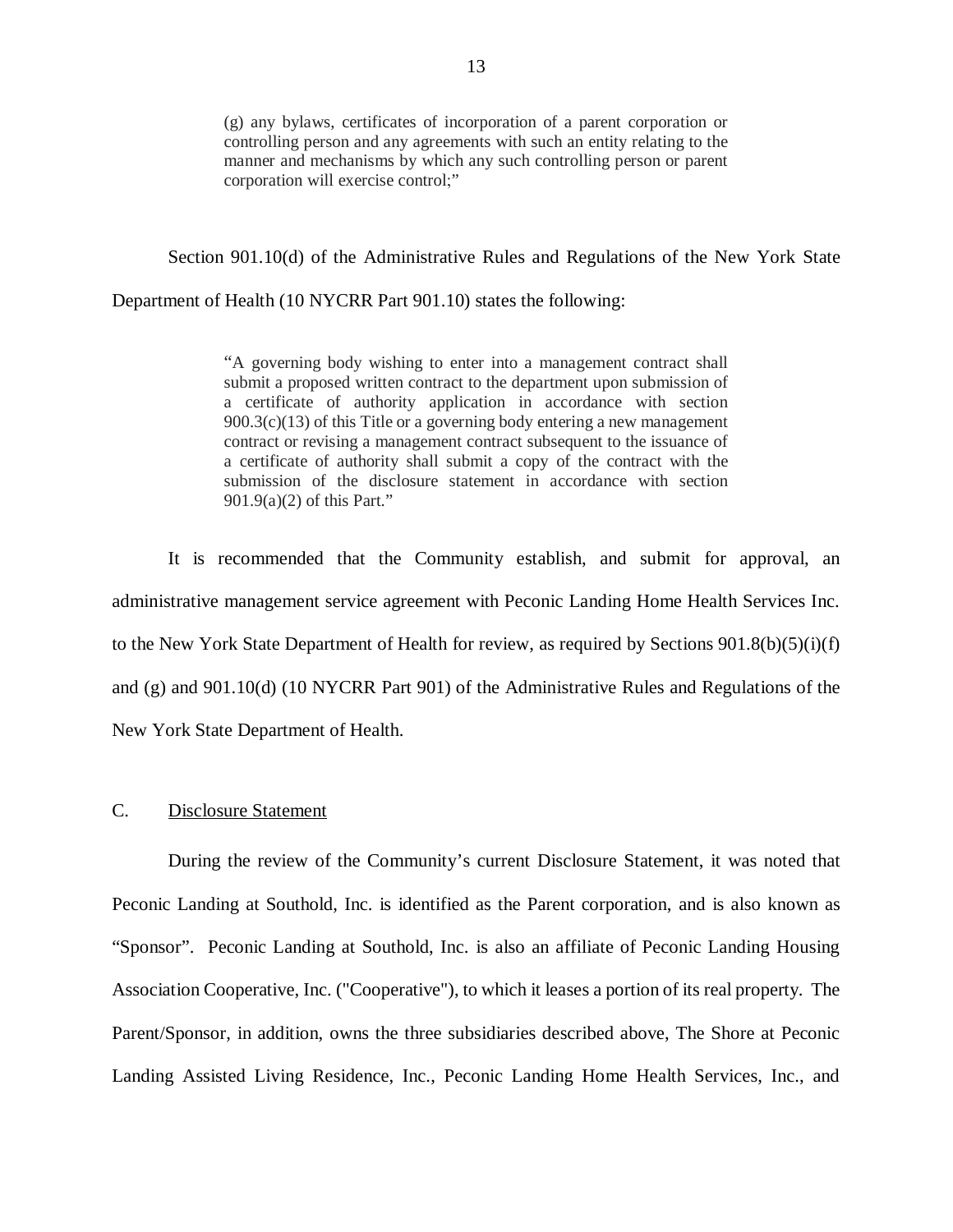Peconic Landing Foundation, Inc. All are New York State not-for-profit organizations and are tax-exempt per Section 501(c)(3) of the Internal Revenue Code.

 It was also noted that the primary activities of the Parent/Sponsor, and the affiliate "Cooperative" were stated in the disclosure statement as required. However, a review of the Communitys disclosure statement revealed that the Community is not in compliance with the requirements of Section 4606(9) of the New York State Public Health Law with regard to its three subsidiaries. Section 4606(9) of the New York State Public Health Law requires that the Community include the required wording relative to the primary activities, interest and financial responsibilities between the Community and its subsidiaries, and Sections 901.8(b)(5)(i)(j) (10 NYCRR Part 901) of the Administrative Rules and Regulations of the New York State Department of Health, which requires a periodic reporting requirement of any changes in the status of the Community.

Section 4606(a) of the New York State Public Health Law states in part:

 "Prior to the execution of a contract, or before the transfer of any money, other than a refundable priority reservation agreement application fee, to an operator or on behalf of a prospective resident, whichever comes first the operator shall deliver to the person with whom the contract is to be entered into or the person's legal representative the most recent annual statement as required by section forty-six hundred seven of this article, and an initial disclosure statement which contains the following:…

 (9) If the applicant is a subsidiary corporation or the affiliate of another corporation, a statement identifying the parent corporation or the other affiliate corporation, the primary activities of such parent, or other affiliate corporation, the interest in the applicant held by such parent or other affiliate corporation, and the extent to which the parent corporation will be responsible for the financial and contractual obligations of the subsidiary;..."

 It is recommended that the Community update its disclosure statement to reflect the addition of The Shore at Peconic Landing Assisted Living Residence, Inc., Peconic Landing Home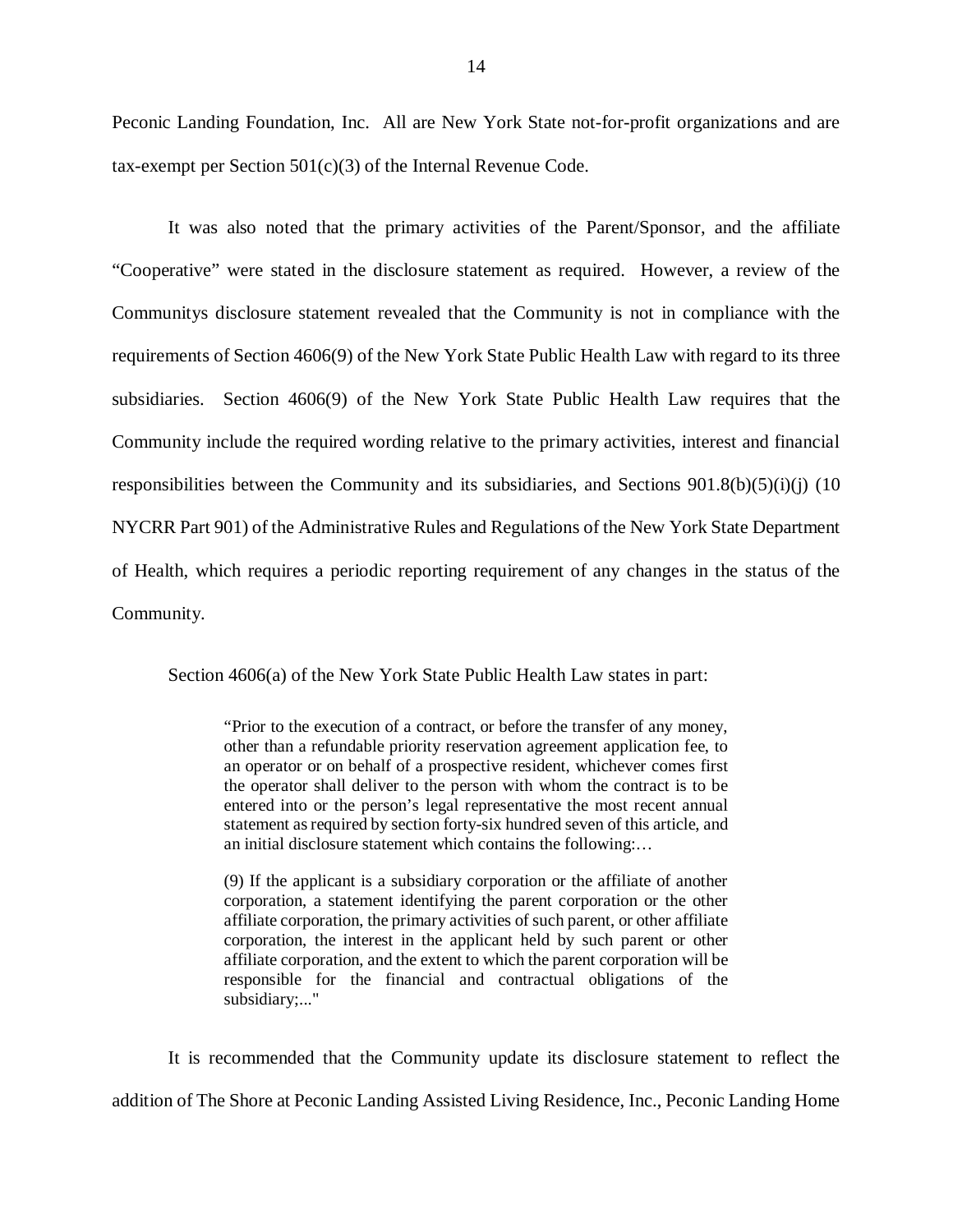Health Services, Inc., and Peconic Landing Foundation, Inc. as subsidiaries of the Community, and include the required wording relative to the primary activities, interest and financial responsibilities between the Community and its subsidiaries required by Section 4606(9) of New York Public Health Law.

Section 901.8(b)(5)(i)(j) (10 NYCRR Part 901) of the Administrative Rules and Regulations of the New York State Department of Health states the following:

> "(b) The operator shall file an annual statement with the Commissioner of Health and Superintendent of Insurance within four months following the close of the operators fiscal year. (5) the annual statement shall show the condition of the community as of the last day of the preceding fiscal year and shall include, at a minimum, the following information in a format prescribed by the (i) a change in status of any of the following information submitted with the original application pursuant to section  $900.3(c)(3)(9)$  and  $(11)(14)$  of this Title: (j) The initial disclosure statement;" Council:

 It is recommended that the Community update any changes in status in its disclosure statement annually and submit the updated disclosure statement with its annual financial statements to DFS and DOH as required by Section 901.8(b)(5)(i)(j) (10 NYCRR Part 901) of the Administrative Rules and Regulations of the New York State Department of Health.

 Further, it is recommended that the Community amend its disclosure statement to read "New York State Department of Financial Services" in place of "New State Department of Insurance".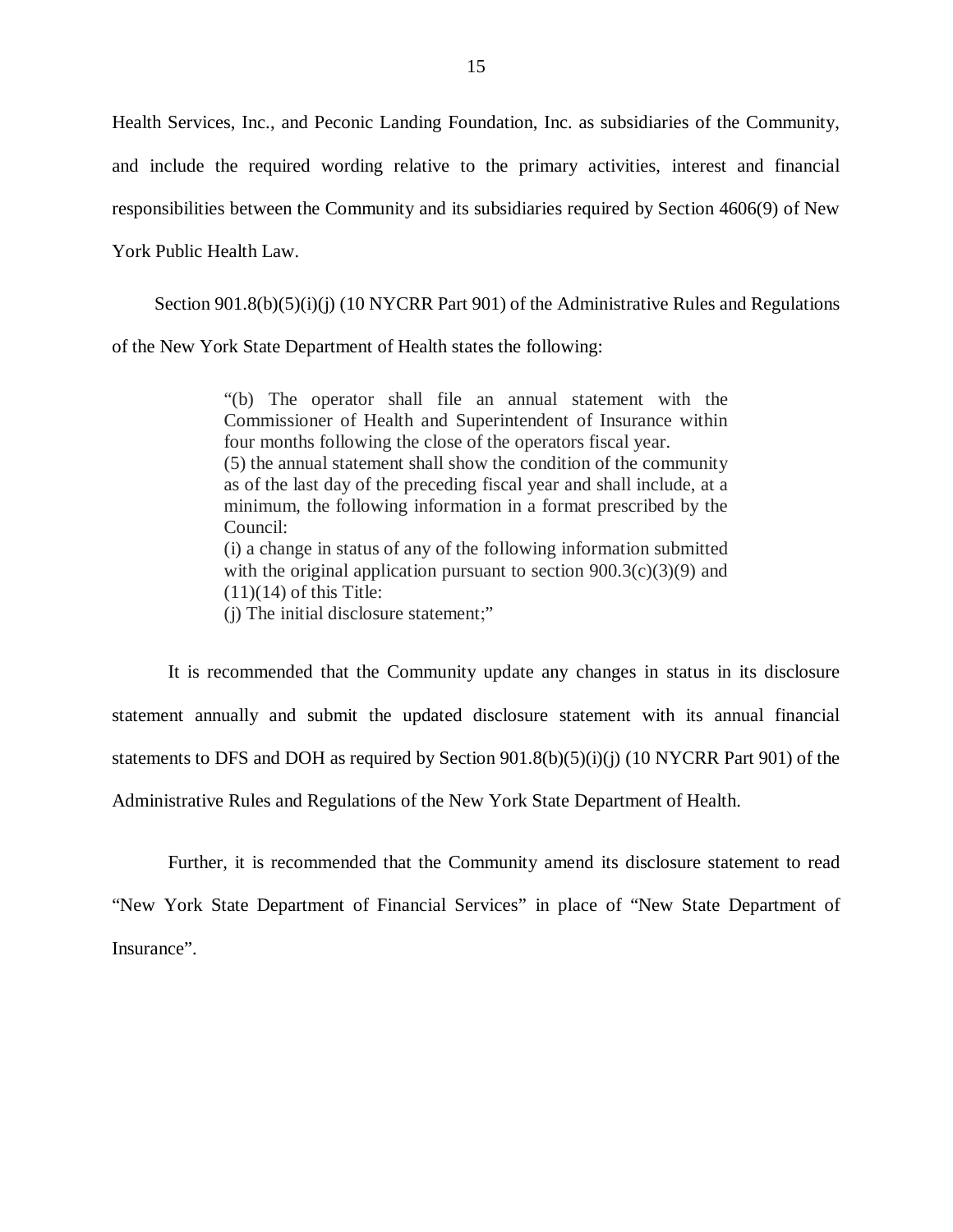#### D. Occupancy Rates

The occupancy rates for the three years covered by the examination period were as follows:

|                         | 2012  | 2013   | 2014   |
|-------------------------|-------|--------|--------|
| Independent Living      | 96.3% | 95.30% | 94.90% |
| <b>Enriched Housing</b> | 66.6% | 85.65% | 88.18% |
| <b>Skilled Nursing</b>  | 92.9% | 93.80% | 94.43% |

 The Community's most recent actuarial report for the period ending December 31, 2013 states in part:

> "…we have assumed, based on Peconic Landing's expectations, that Peconic Landing will be able to market and maintain an ultimate 95.6% occupancy level in the Independent Living Units, 96.2% occupancy in Enriched Housing and 103.5% occupancy in the Skilled Nursing Facility over the next 20 years."

 Subsequent to the examination date, as of December 31 2015, the Community's occupancy level experienced a slight decrease of .67 of a percentage point to 94.23% from 94.90%, relative to its Independent Living Units; a 1.77% modest increase in its Enriched Housing occupancy rate from 88.18% to 89.95%; and a 3.3% increase in its Skilled Nursing Facility occupancy rate from 94.43% to 97.73%.

 Although the Community improved its occupancy rates, particularly with regard to its Enriched Housing Units, the rates still remained below the occupancy goal for its Enriched Housing Units and its Skilled Nursing Facility as determined by its actuarial consultant as of the examination date of this report.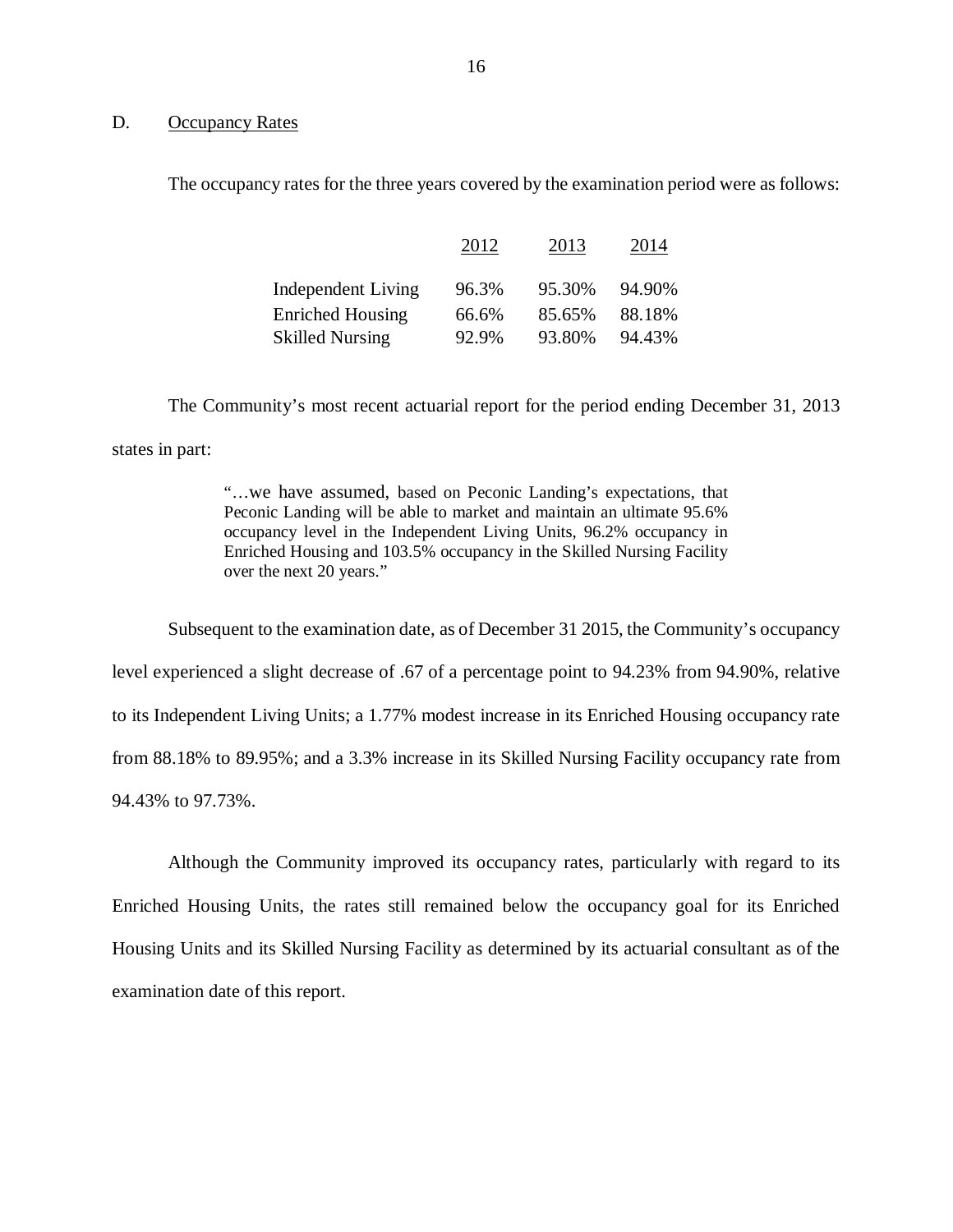#### **3. FINANCIAL STATEMENTS**

<span id="page-18-0"></span> The following statements show the assets, liabilities, and actuarial surplus as of December 31, 2014, as contained in the Community's 2014 filed annual statement presented on a statutory actuarial basis pursuant to Insurance Regulation No. 140 (11 NYCRRR 350), a condensed summary of operations and a reconciliation of the actuarial surplus account for the years under review.

 The examiner's review of a sample of transactions did not reveal any differences which materially affected the Community's financial condition as presented in its financial statements contained in the December 31, 2014 filed annual statement.

#### A. **Balance Sheet**

| Assets                               | Examination       |  |
|--------------------------------------|-------------------|--|
| <b>Other Cash and Investments</b>    | \$<br>17,544,257  |  |
| <b>Total Current Assets</b>          | 1,699,840         |  |
| <b>Property Plant and Equipment</b>  | 144,715,012       |  |
| <b>Unamortized Financing Costs</b>   | 922,900           |  |
| <b>Escrow Account</b>                | 14,059,349        |  |
| <b>Total Assets</b>                  | \$<br>178,941,358 |  |
| Liabilities                          |                   |  |
| Long-Term and Short-Term Debt        | \$<br>27,900,000  |  |
| <b>Actuarial Reserve Liabilities</b> | 146, 625, 358     |  |
| <b>Total Liabilities</b>             | \$<br>174,525,358 |  |
| <b>Actuarial Surplus</b>             | \$<br>4,416,000   |  |
| <b>Total Liabilities and Surplus</b> | \$178,941,358     |  |

 **Note**: It is noted that the asset values herein are reported on a statutory/actuarial basis. As such, the values differ from the certified financial statements prepared by the Community's certified public accountants.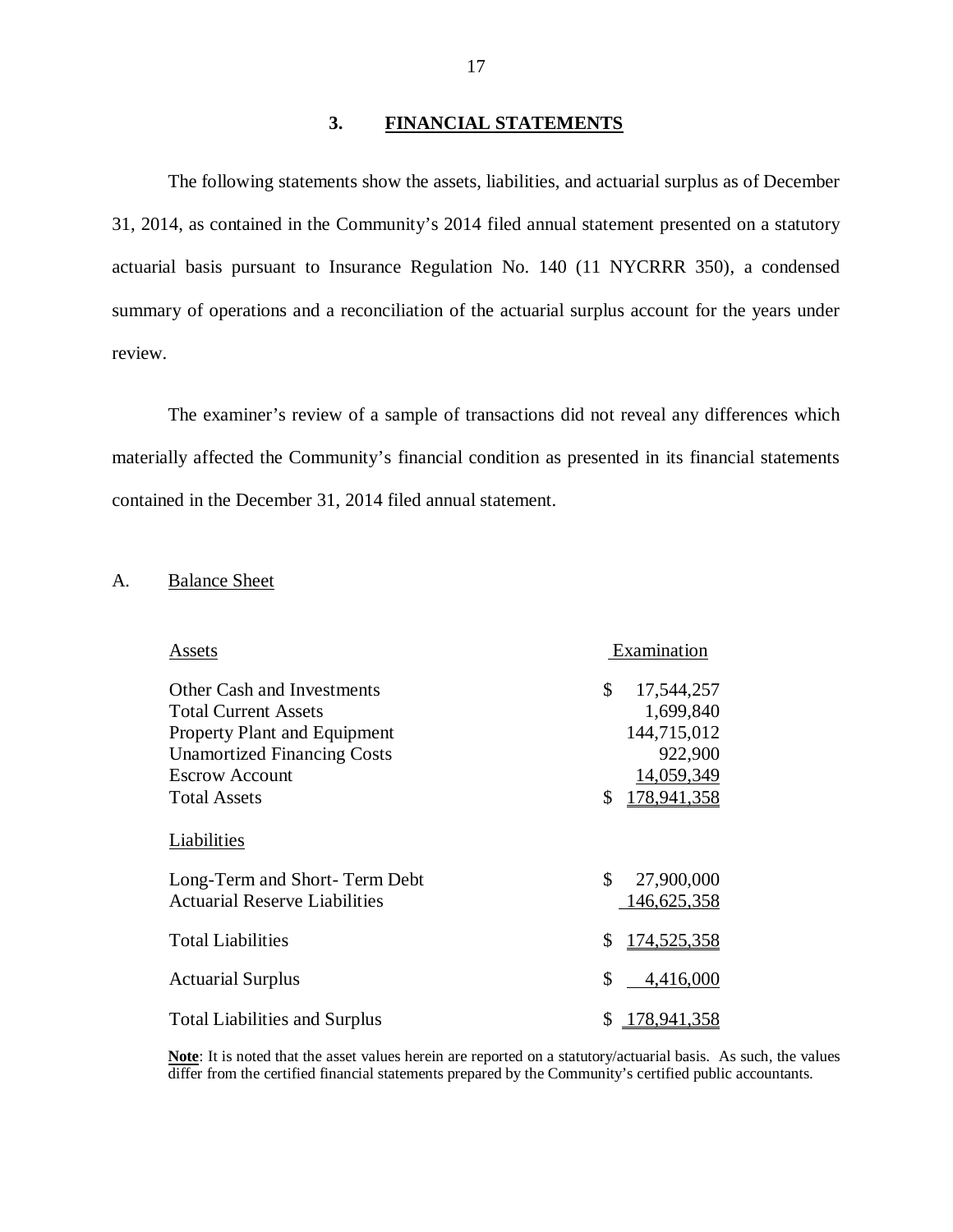B. Statement of Revenue and Expenses and Change in Actuarial Surplus

 The statement of revenue and expenses is presented on a GAAP basis, as modified pursuant to Insurance Regulation No. 140, for the four-year period, January 1, 2011 through December 31, 2014:

### Revenue

| <b>Monthly Maintenance Fees</b>       | \$59,098,335 |                       |
|---------------------------------------|--------------|-----------------------|
| <b>Other Revenue from Residents</b>   | 2,603,339    |                       |
| Earned entrance Fees (Net of refunds) | 4,565,733    |                       |
| Patient revenues from                 |              |                       |
| non-residents                         | 16,794,954   |                       |
| Interest and dividend income          | 3,585,440    |                       |
| Aggregate write-ins-for other assets  | 5,023,192    |                       |
| Total revenue                         |              | \$91,670,993          |
| <b>Operating expenses</b>             |              |                       |
| Healthcare expense                    | \$19,040,877 |                       |
| Facility and dining expense           | 29,060,457   |                       |
| Administration and general            | 17,573,273   |                       |
| Depreciation and amortization         | 20,124,323   |                       |
| Interest expense                      | 9,376,256    |                       |
| Real estate taxes and PILOT           | 6,061,580    |                       |
| NYS health facilities assessment      | 587,182      |                       |
| Total operating expenses              |              | \$101,823,948         |
| <b>Operating loss</b>                 |              | <u>\$(10,152,955)</u> |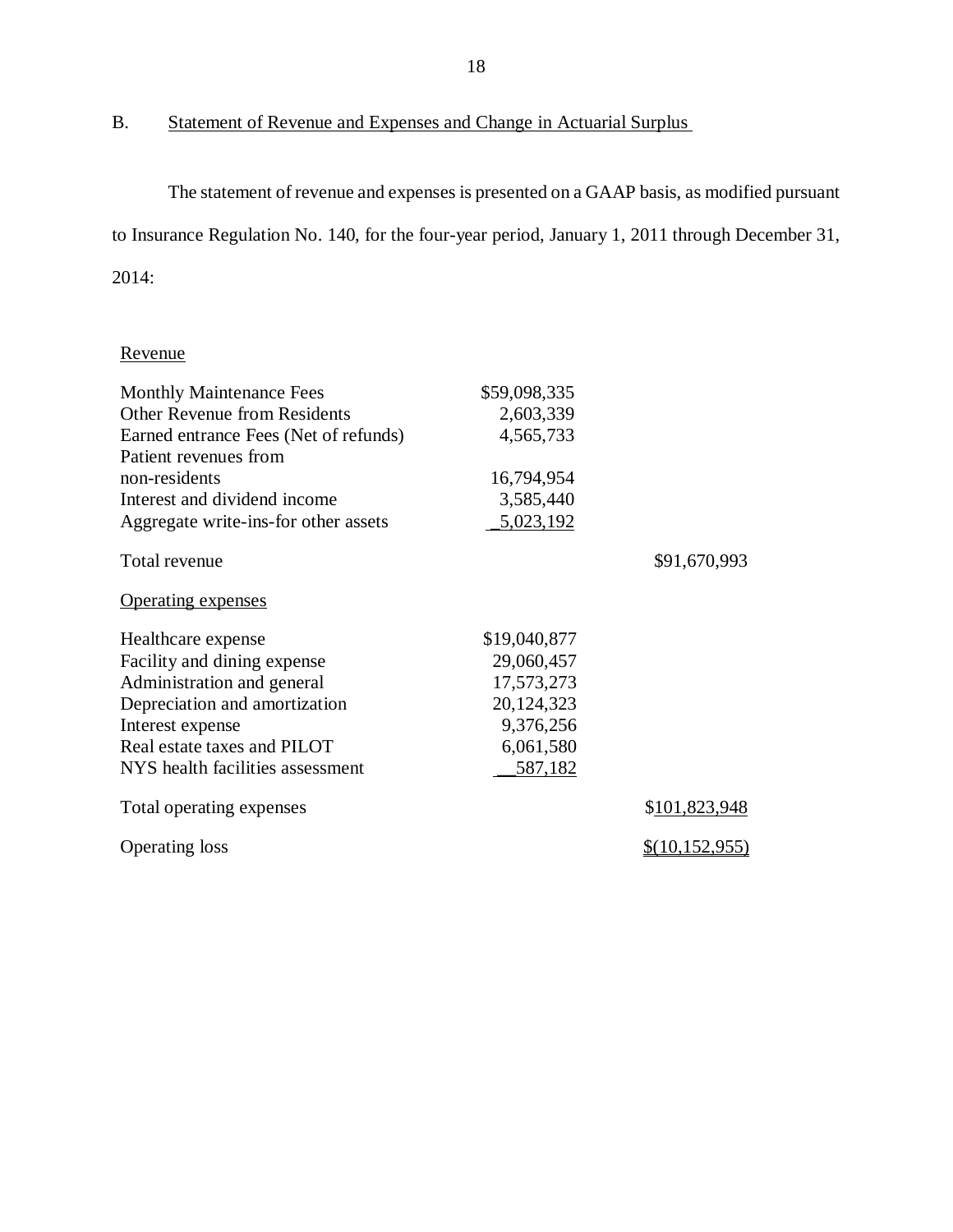#### Change in Actuarial Surplus

Actuarial surplus decreased \$4,384,030 during the four-year period, January 1, 2011

through December 31, 2014, detailed as follows:

| Actuarial surplus, per report on<br>examination, as of December 31, 2010 |                     |                      | \$8,001,760 |
|--------------------------------------------------------------------------|---------------------|----------------------|-------------|
|                                                                          | Gains in<br>Surplus | Losses in<br>Surplus |             |
| Net loss                                                                 |                     | \$10,152,955         |             |
| Statutory adjustment as per<br>examination*                              | \$6,567,195         |                      |             |
| Net decrease in surplus                                                  |                     |                      | (3,585,760) |
| Actuarial surplus, per report on<br>examination, as of December 31, 2014 |                     |                      | 4.416.      |

 \*Note: This adjustment represents the difference between the net income pertaining to the statutory modified GAAP basis of accounting and the actuarial surplus.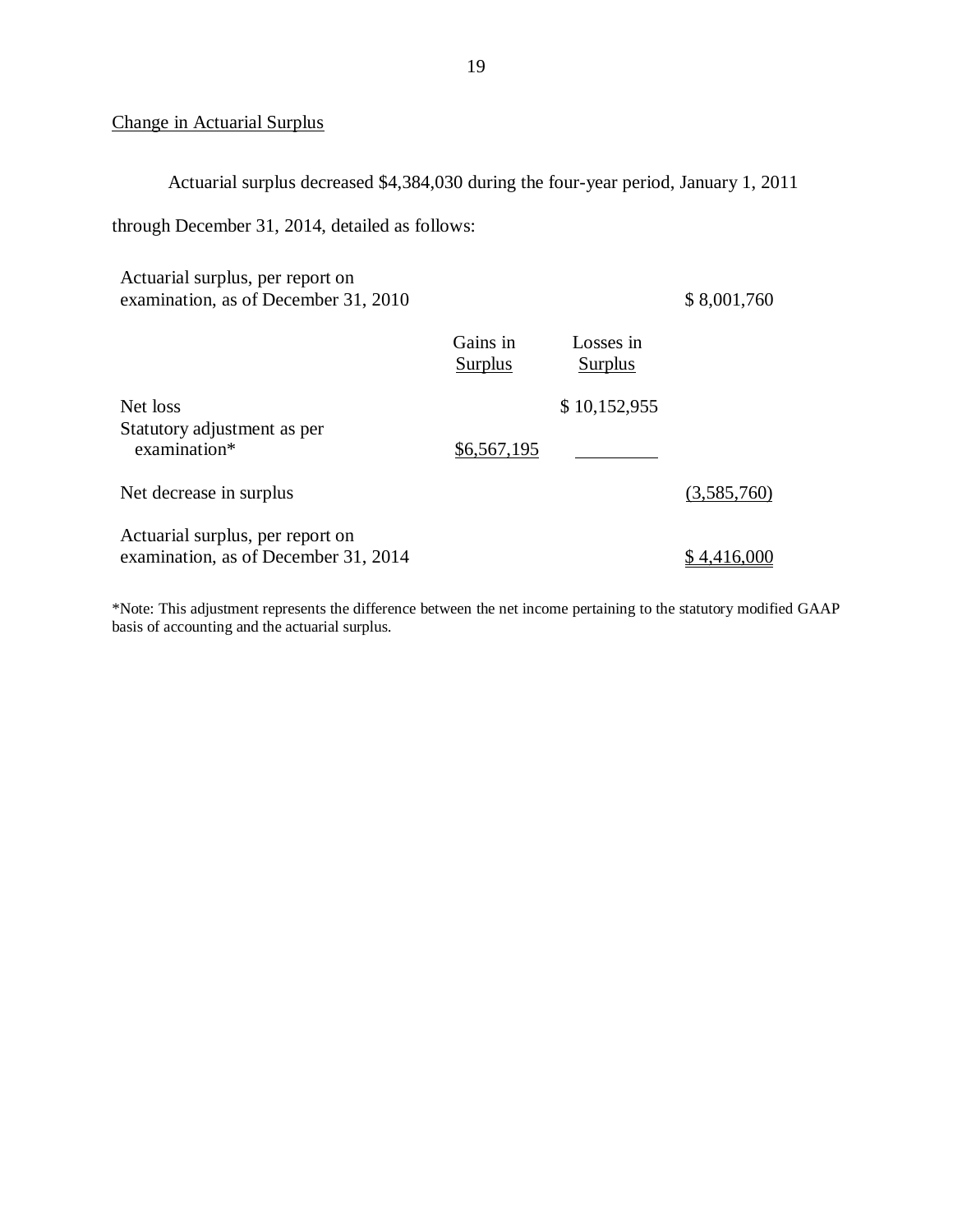#### **5. COMPLIANCE WITH PRIOR REPORT ON EXAMINATION**

There were eleven (11) comments and recommendations made in the prior report

on examination as of December 31, 2011 (page numbers refer to the prior report on examination):

#### **ITEM NO.**

#### **PAGE NO.**

#### 1. Management and Controls

 consistently to set forth their views on relevant matters so that appropriate policy decisions may be reached by the board. It is recommended that board members attend board meetings 7

 *The Community has not complied with this recommendation.* 

2. Long Term Lease and Maintenance and Service Agreements

 requirements of Section 901.10(d) of the Administrative Rules and Regulations of the New York State Department of Health and submit its amended Long Term Lease Agreement to the New York State Department of Health for review and approval. Since the Maintenance and Services Agreement is a subsidiary agreement to the Long Term Lease Agreement, it is also recommended that the Community also submit the Maintenance and Service Agreement to the New York State Department of Health for review and approval. It is recommended that the Community comply with the 11

 *The Community has complied with this recommendation.* 

3. Brecknock Hall Foundation, Inc. (the "Foundation")

 It is recommended that Peconic Landing comply with the 13 requirements of Section 715(a) of the New York Not-For-Profit Corporation Law and follow a prudent business practice by (i) establishing a written loan agreement each time it loans money, (ii) including a formalized repayment plan in the agreement, (iii) submitting the agreement to its board of directors for approval, and (iv) submitting the agreement to the New York State Department of Financial Services for review.

 *The Community has complied with this recommendation*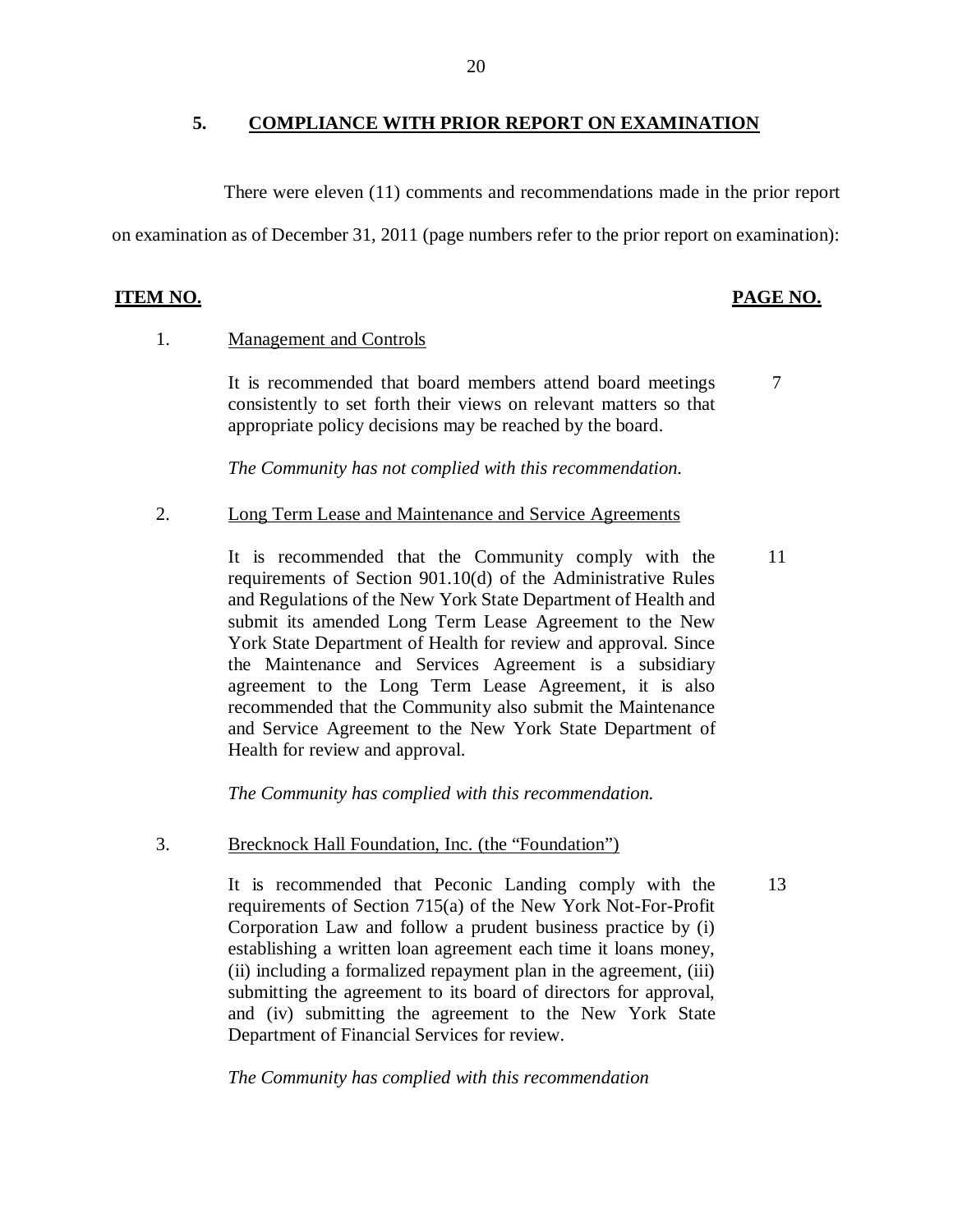#### **ITEM NO. PAGE NO.**

#### 4. Stewardship Agreement

 i. It is recommended that the Community submit its revised Stewardship Agreement with the Brecknock Hall Foundation, Inc. to the New York State Department of Health for review, as required by Part 901.10(d) (10 NYCRR 901.10(d)) of the Administrative Rules and Regulations of the New York State Department of Health. 14

#### *The Community has complied with this recommendation*

 ii. It is recommended that the Community comply with the requirements of Section 4606(9) of the New York State Public Health Law and include the required wording relative to the primary activities, interest and financial responsibilities between the Community and the Brecknock Hall Foundation Inc., as stated within the Brecknock Hall Stewardship Agreement within the Community's Disclosure Statement. 15

 *The Community has not complied with this recommendation.* 

5. Expense Allocation Procedure

 It is recommended that the Community adopt a formal written expense allocation procedure for the purpose of allocating expenses among its affiliates. 16

 *The Community has complied with this recommendation* 

6. Occupancy Rates

 It is recommended that the Community continue to strive to increase its occupancy rates in accordance with its actuarial consultant's recommendations, particularly with regard to its Enriched Housing Units. 17

 *The Community has subsequently improved its occupancy rates, particularly with regard to its Enriched Housing* 

7. Disaster Recovery Plan

 It is recommended that the Community include specific transportation procedures for the evacuation of its residents within its Emergency Procedures Manual. 17

 *The Community has complied with this recommendation.*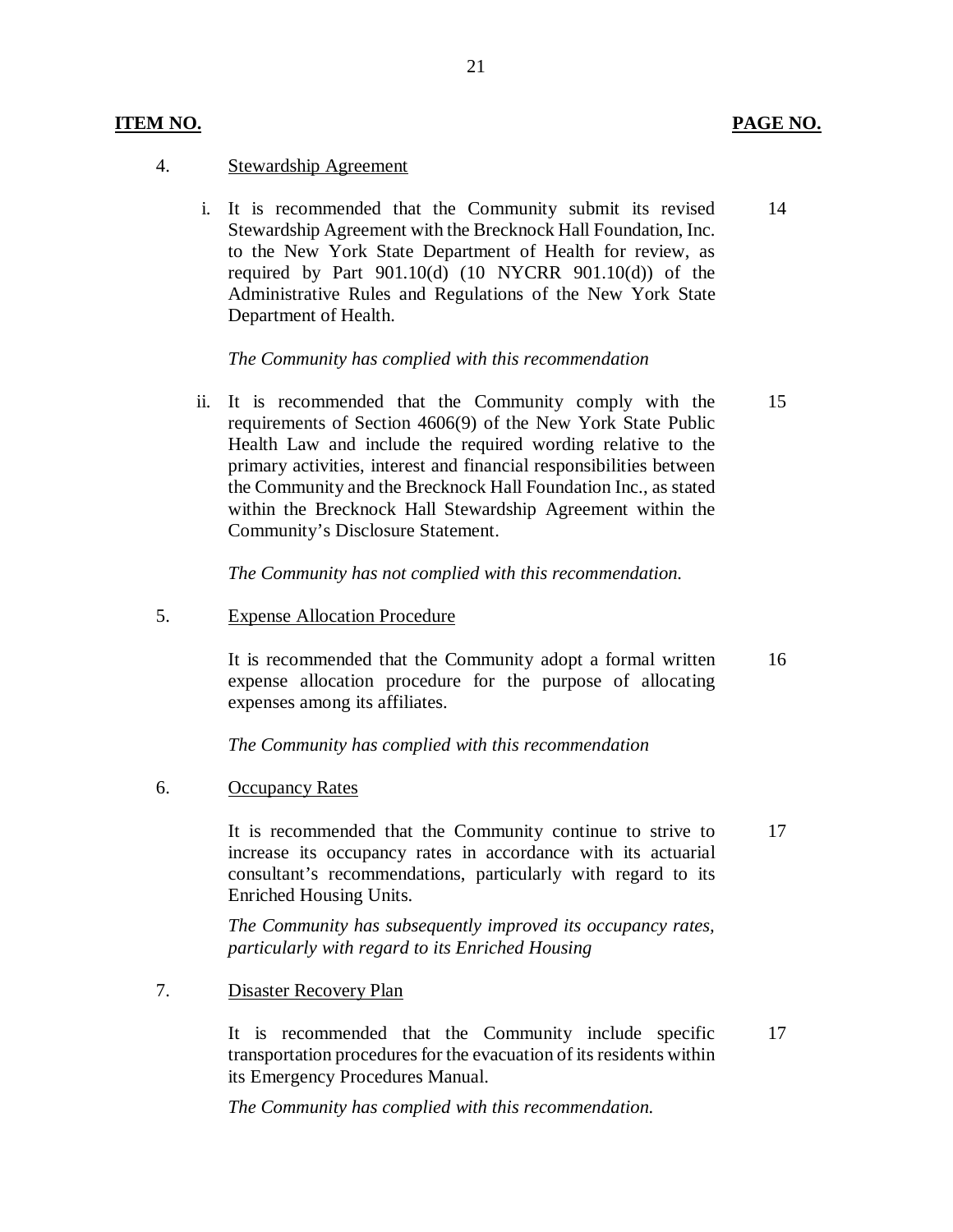#### **ITEM NO. PAGE NO.**

#### 8. Custodial Agreement

 that are not held pursuant to a bond indenture, that the Community establish custodial agreements with the financial institutions that safeguard its investments and include the above enumerated safeguards and controls in those agreements. It is recommended, with regard to the Community's investments 19

 *The Community complied with this recommendation.* 

#### 9. Accounts Receivable

 requirements of Section 350.6(c)(7) of Insurance Regulation No. 140 and report on its actuarial balance sheet, as admitted assets, government agency receivables that are due within 365 days and non-government agency receivables that are due within 90 days of the determination date. It is recommended that the Community comply with the 20

 *The Community has complied with this recommendation.* 

#### 10. Marketing Incentive

- i. It is recommended that Peconic Landing comply with the  "*Instructions for Completing The Continuing Care Retirement Community (CCRC) Annual Statement Blank Calendar Year 2011*" by reporting as prepaid expenses only amounts paid to creditors prior to the due date. 22
- ii. It is also recommended that Peconic Landing report amounts due to the Community as a result of the recapture program as an accounts receivable item within its annual statement filings. 22

 *The Community complied with these recommendations.* 

#### 11. Common Stock Investment

 It is recommended that Peconic Landing comply with the  "*Instructions for Completing The Continuing Care Retirement Community (CCRC) Annual Statement Blank*" by reporting as prepaid expenses only amounts paid to creditors prior to the due date, and report the 20 shares bought from Island's End within the asset account, "Common stock" in the Community's future filed annual statements. 23

 *The Community complied with this recommendation*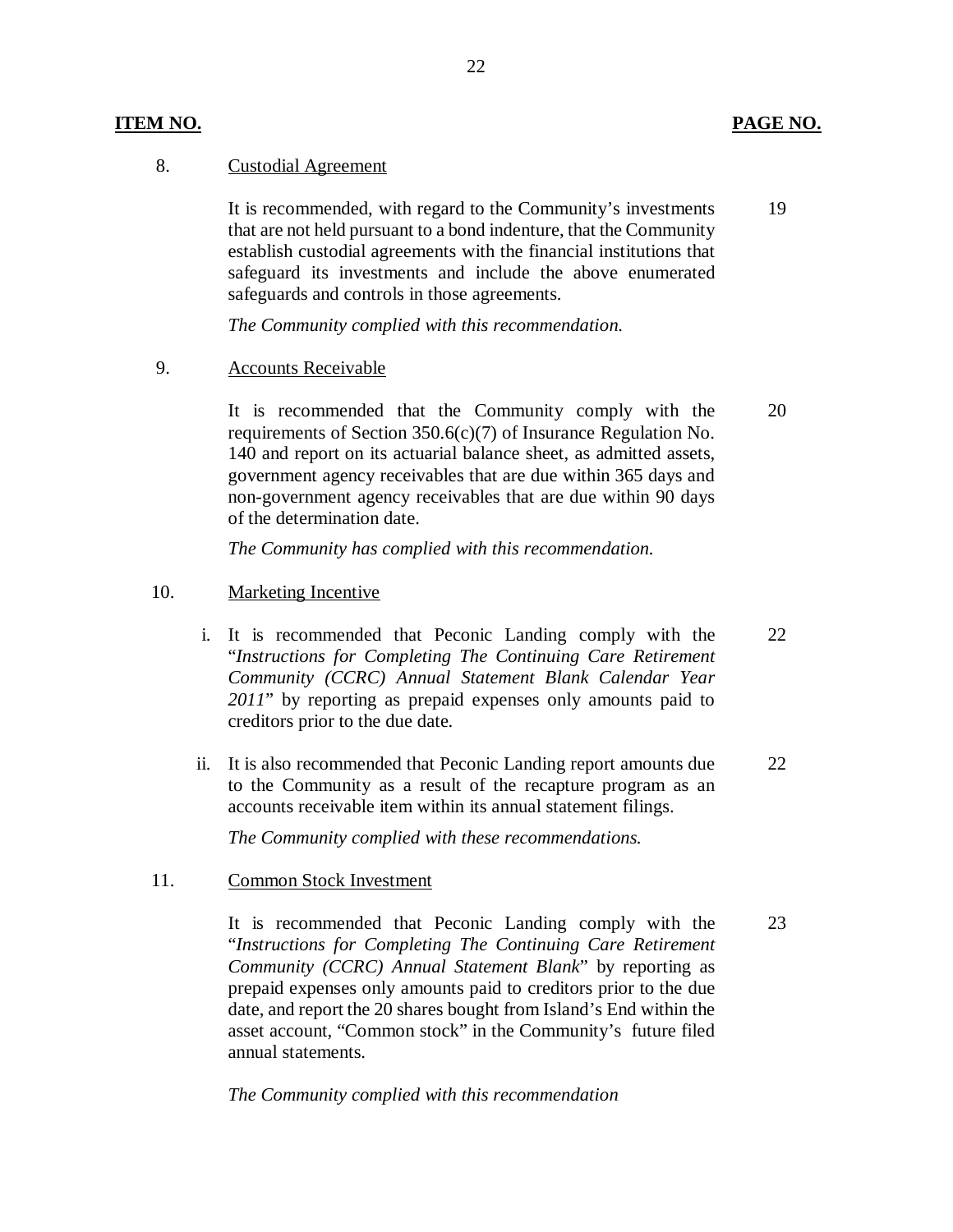#### **6. SUMMARY OF COMMENTS AND RECOMMENDATIONS**

23

#### **ITEM** PAGE NO.

#### A. Corporate Governance

 consistently to set forth their views on relevant matters so that appropriate policy decisions may be reached by the board. It is recommended that board members attend board meetings

 A similar recommendation was included within the prior report on examination.

#### B. Peconic Landing Home Health Services, Inc.

 It is recommended that the Community establish and submit for approval an administrative management service agreement with Peconic Landing Home Health Services Inc. to the New York State Department of Health for review, as required by Sections 901.8(b)(5)(i)(f) and (g) and 901.10(d) (10 NYCRR Part 901) of the Administrative Rules and Regulations of the New York Department of Health.

#### C. Disclosure Statemen**t**

- i. It is recommended that the Community update its disclosure statement to reflect the addition of The Shore at Peconic Landing Assisted Living Residence, Inc., Peconic Landing Home Health Services, Inc., and Peconic Landing Foundation, Inc. as subsidiaries of the Community, and include the required wording relative to the primary activities, interest and financial responsibilities between the Community and its subsidiaries required by Section 4606(9) of New York Public Health Law.
- ii. It is recommended that the Community update any changes in status in its disclosure statement annually and submit the updated disclosure statement with its annual financial statements to DFS and DOH as required by Section 901.8(b)(5)(i)(j) (10 NYCRR Part 901) of the Administrative Rules and Regulations of the New York State Department of Health.
- iii. Furthermore, it is recommended that the Community amends its disclosure statement to read New York State Department of Financial Services in place of New State Department of Insurance. 15

8

13

14

15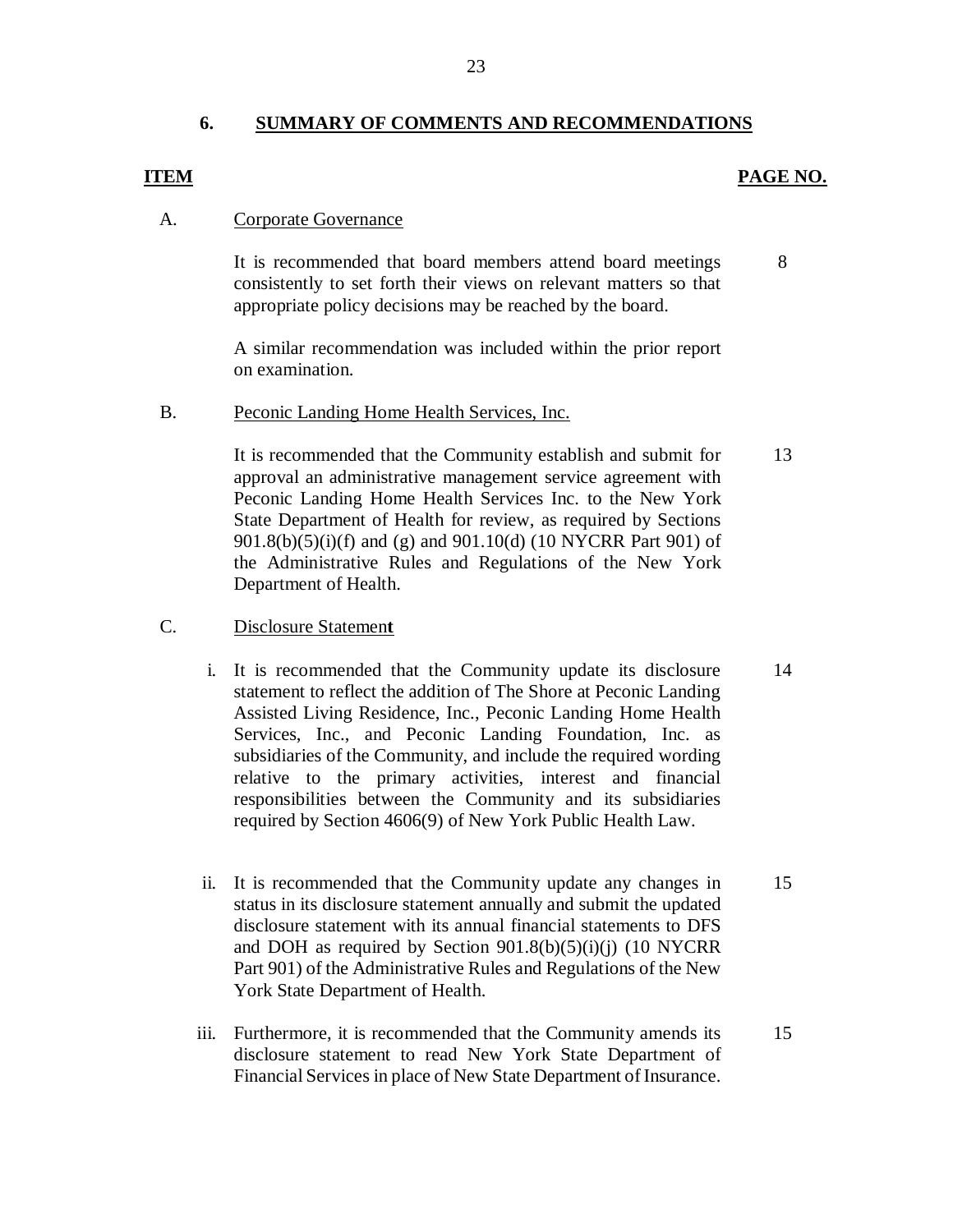16

#### D. **Occupancy Rates**

 Although the Community improved its occupancy rates, particularly with regard to its Enriched Housing Units, the rates still remained below the occupancy goal for its Enriched Housing Units and its Skilled Nursing Facility as determined by its actuarial consultant as of the examination date of this report.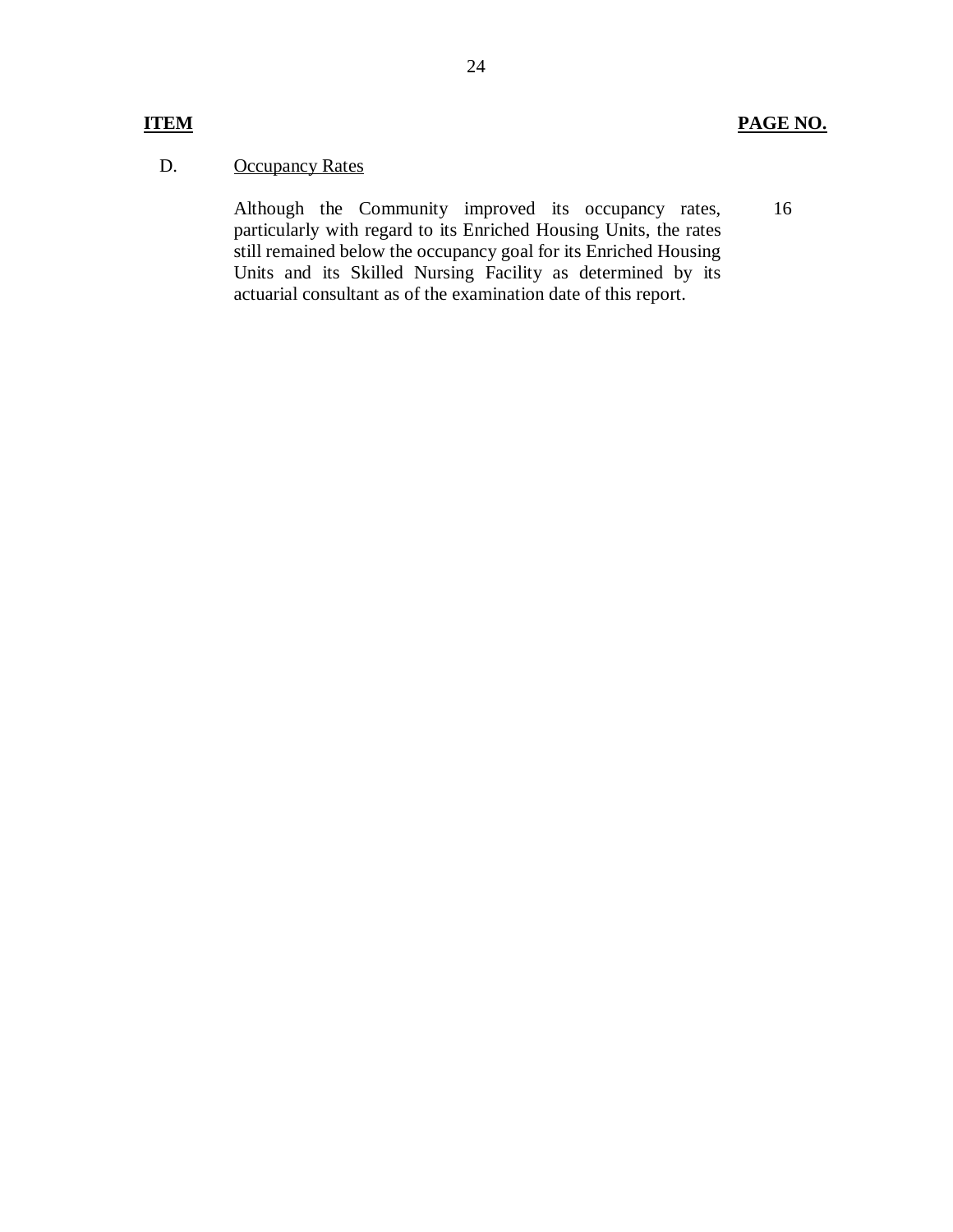Respectfully submitted,

 $\frac{1}{\sqrt{S}}$ 

 Insurance Examiner, CFE Hussein Agouda

STATE OF NEW YORK ) COUNTY OF NEW YORK ) ) SS.  $\mathcal{L}$ 

HUSSEIN AGOUDA, being duly sworn, deposes and says that the foregoing report submitted by him is true to the best of his knowledge and belief.

> $\frac{1}{\sqrt{S}}$ Hussein Agouda, CFE

Subscribed and sworn to before me

this \_\_\_\_\_\_\_\_\_\_ day of \_\_\_\_\_\_\_\_\_\_\_\_\_\_\_\_\_\_ 2017